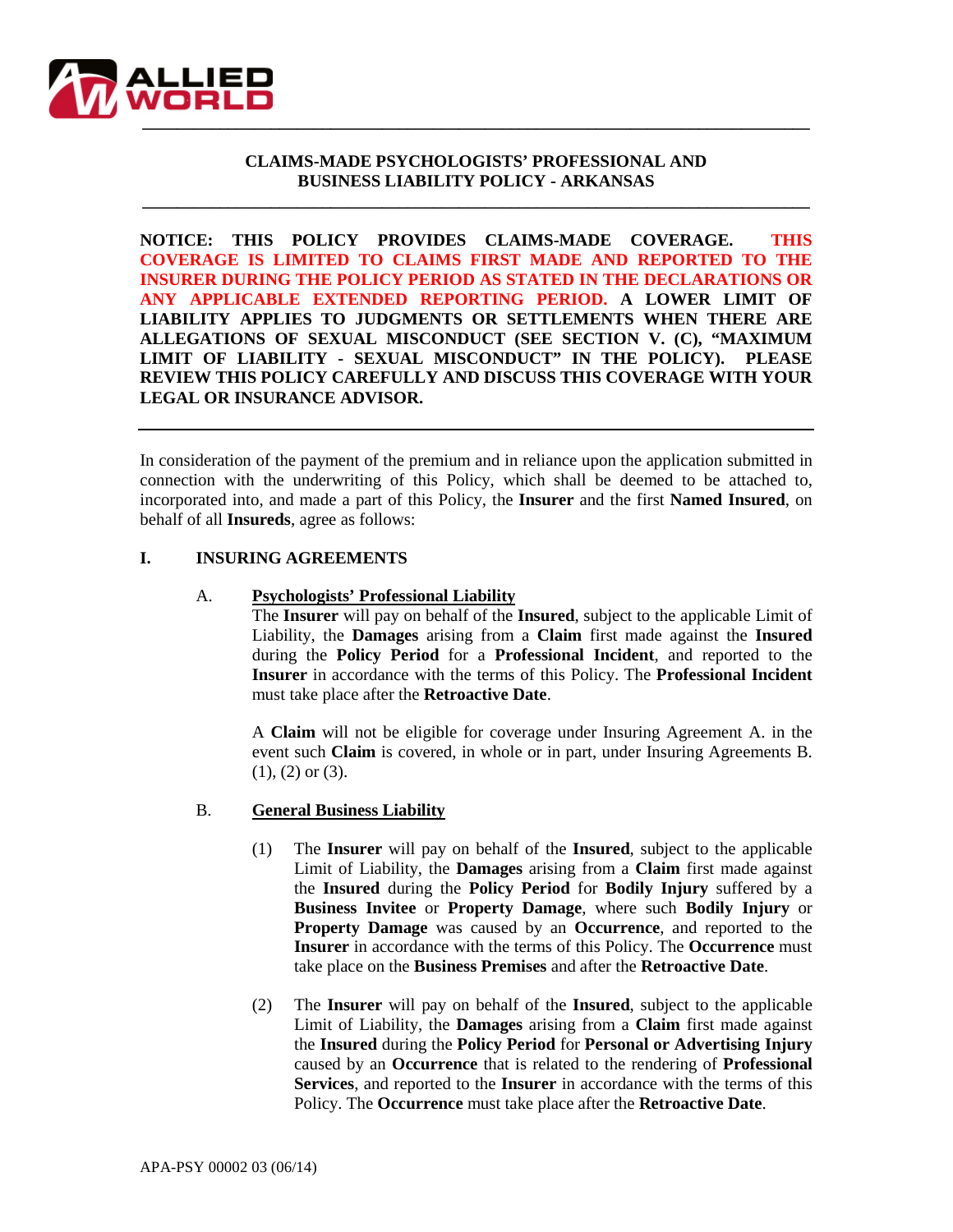(3) The **Insurer** will pay on behalf of the **Insured**, subject to the applicable Limit of Liability, the **Damages** arising from a **Claim** first made against the **Insured** during the **Policy Period** for **Fire Damage** caused by an **Occurrence**, and reported to the **Insurer** in accordance with the terms of this Policy. The **Occurrence** must take place on the **Business Premises** and after the **Retroactive Date**.

A **Claim** will not be eligible for coverage under Insuring Agreements B. (1), (2) or (3) in the event such **Claim** is covered, in whole or in part, under Insuring Agreement A.

### C. **Information Privacy Liability**

- (1) The **Insurer** will pay on behalf of the **Insured**, subject to the applicable Limit of Liability, the **Defense Expenses** and **Damages** arising from a **Claim** first made by a **Regulator** against the **Insured** during the **Policy Period** for any **Privacy Wrongful Act**, and reported to the **Insurer** in accordance with the terms of this Policy. The **Privacy Wrongful Act** must take place after the **Retroactive Date**.
- (2) The **Insurer** will pay on behalf of the **Insured**, subject to the applicable Limit of Liability, the costs incurred by the **Insured** in notifying the **Insured's** patients or clients of a **Privacy Wrongful Act** as mandated by any U.S. federal or state privacy protection statutes or regulations, but only if such **Privacy Wrongful Act** is reported to the **Insurer** in accordance with the terms of this Policy. The **Privacy Wrongful Act** must take place after the **Retroactive Date**.

Coverage under this Insuring Agreement C. (2) applies regardless of whether or not a **Claim** for a **Privacy Wrongful Act** is made against an **Insured**.

# **II. ADDITIONAL COVERAGES**

### A. **Defense Expenses for Claims**

The **Insurer** will pay on behalf of the **Insured** the **Defense Expenses** incurred by the **Insured** arising from any **Claim** covered under Insuring Agreements A. or B.

### B. **Insured's Costs for Claims**

The **Insurer** will pay on behalf of the **Insured** the reasonable costs, other than loss of earnings, incurred by the **Insured**, at the **Insurer's** request, in connection with defending any **Claim** covered under this Policy.

The **Insurer** will also pay the **Insured** up to \$1,000 per day for loss of earnings, if the **Insured** is unable to render **Professional Services** since the **Insured** is assisting, at the **Insurer's** request, in the defense of a **Claim** covered under this Policy.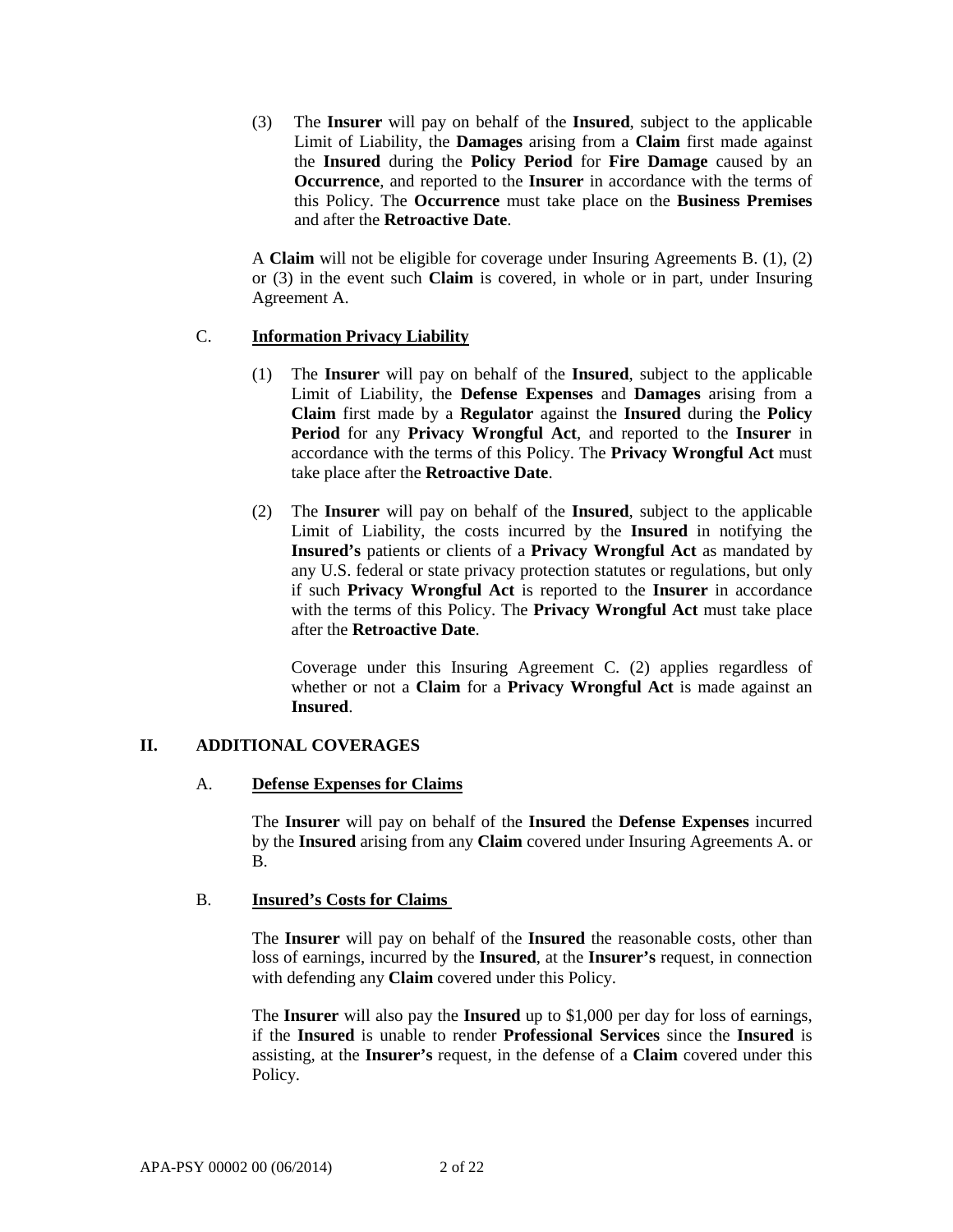## C. **Legal Bonds for Claims**

The **Insurer** will pay the premiums for appeal bonds, or bonds to release property used to secure a legal obligation, if required, with respect to a **Claim** covered under this Policy. However, the **Insurer** will only pay such premiums if the amount of the bond is within the applicable Limits of Liability of this Policy. The **Insurer** shall have no obligation to appeal any decision or to obtain these bonds.

# D. **Defense Expenses for Proceedings**

The **Insurer** will pay on behalf of the **Insured**, subject to the applicable Limit of Liability, the **Defense Expenses** incurred by the **Insured** arising from any **Proceeding** first brought during the **Policy Period** and reported to the **Insurer** in accordance with the terms of this Policy.

# E. **Medical Payments**

The **Insurer** will pay on behalf of the **Insured**, subject to the applicable Limit of Liability, the **Medical Payments** arising from any **Bodily Injury** suffered by a **Business Invitee**, where such **Bodily Injury** was caused by an **Occurrence** and is reported to the **Insurer** in accordance with the terms of this Policy. The **Occurrence** must take place on the **Business Premises** and during the **Policy Period**. The injured **Business Invitee** must submit to examination, as often as required by the **Insurer**, by physicians of the **Insurer's** choice and at the **Insurer's** expense.

# F. **Emergency Aid Expenses**

The **Insurer** will reimburse the **Insured**, subject to the applicable Limit of Liability, for costs and expenses for medical supplies, and for one (1) hour of the **Insured's** lost earnings at an hourly rate of \$100.00 per hour or the **Insured's**  average hourly rate charged for **Professional Services**, whichever is less. The **Insured** must voluntarily incur such costs and expenses by rendering emergency treatment or services at the scene of an accident, medical crisis or disaster, provided that such treatment or services takes place during the **Policy Period** and that the **Insured** as soon as practicable reports any costs or expenses to the **Insurer**.

# G. **Assault or Battery**

The **Insurer** will reimburse the **Insured** for medical expenses that the **Insured** incurs as a result of **Bodily Injury** caused by an **Assault or Battery**, or **Property Damage** to the **Insured's** personal property if caused by an **Assault or Battery**. The **Assault or Battery** must be committed by a patient or client of the **Insured**, or by the patient's or client's immediate family member, during the **Insured's** rendering of **Professional Services.**

Provided always that:

(1) such **Assault or Battery** takes place during the **Policy Period**;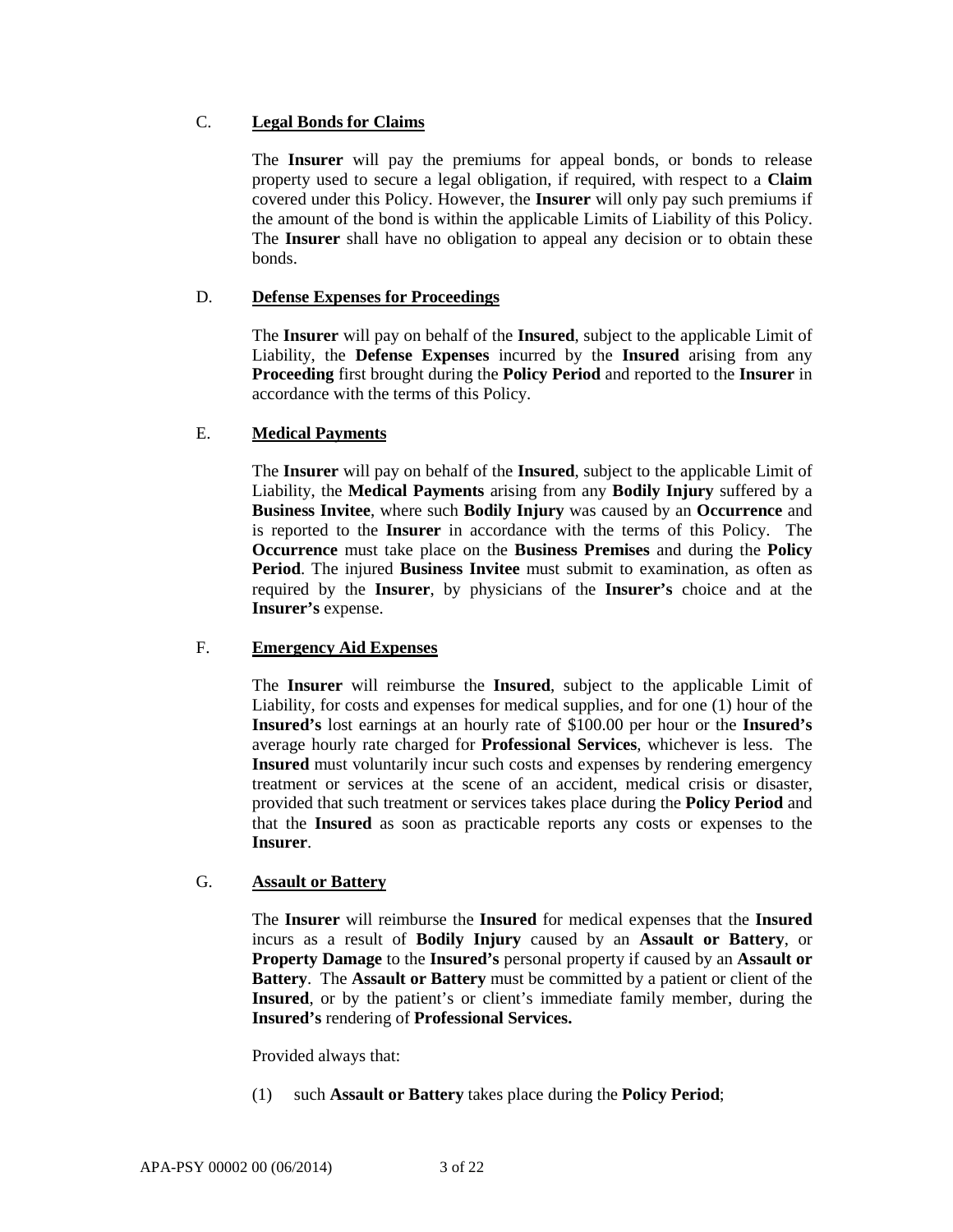- (2) the treatment or other services eligible for reimbursement as medical expenses are rendered within one (1) year of the **Assault or Battery**, and the medical expenses are reported to the **Insurer** within ninety (90) days from the date such treatment or service was rendered; and
- (3) the **Insured** submits to examination, as often as reasonably required by the **Insurer**, by physicians of the **Insurer's** choice and at the **Insurer's** expense.

Coverage under this **Assault or Battery** Additional Coverage is excess over any other valid and collectible insurance, including workers' compensation or health insurance.

### **III. DEFINITIONS**

- A. **"Advertisement"** means a notice that is broadcast or published to the general public or specific market segments about **Professional Services** for the purpose of attracting patients or clients. For the purposes of this definition:
	- (1) notices that are published include material placed on the Internet or on similar electronic means of communication; and
	- (2) regarding websites, only that part of a website that is about the **Insured's** goods, products or services for the purposes of attracting patients or clients is considered an advertisement.
- B. "**Assault or Battery**" means the willful infliction of physical harm on the **Insured**, by a patient or their immediate family member, or any attempt thereof.
- C. **"Bodily Injury"** means bodily harm, sickness or disease, including any resulting death, and mental anguish or emotional distress, resulting therefrom.
- D. **"Business Invitee"** means any natural person, including a patient or client, solely in their capacity as one who is invited by the **Insured** to enter into and remain on the **Business Premises** for a purpose directly or indirectly connected with the rendering of **Professional Services**. A **Business Invitee** shall not include any person who enters the **Business Premises** without the **Insured's** knowledge or permission, or any person who is an **Insured**.
- E. **"Business Premises"** means any location owned, leased or rented by the **Insured** where **Professional Services** are rendered, and the ways and means immediately adjacent thereto, and may include the **Insured's** residence if **Professional Services** are regularly rendered at such residence.
- F. **"Claim"** means any:
	- (1) written demand for monetary relief made against an **Insured**;
	- (2) judicial proceeding which is commenced against an **Insured** by service of a civil complaint, notice of charges or similar pleading;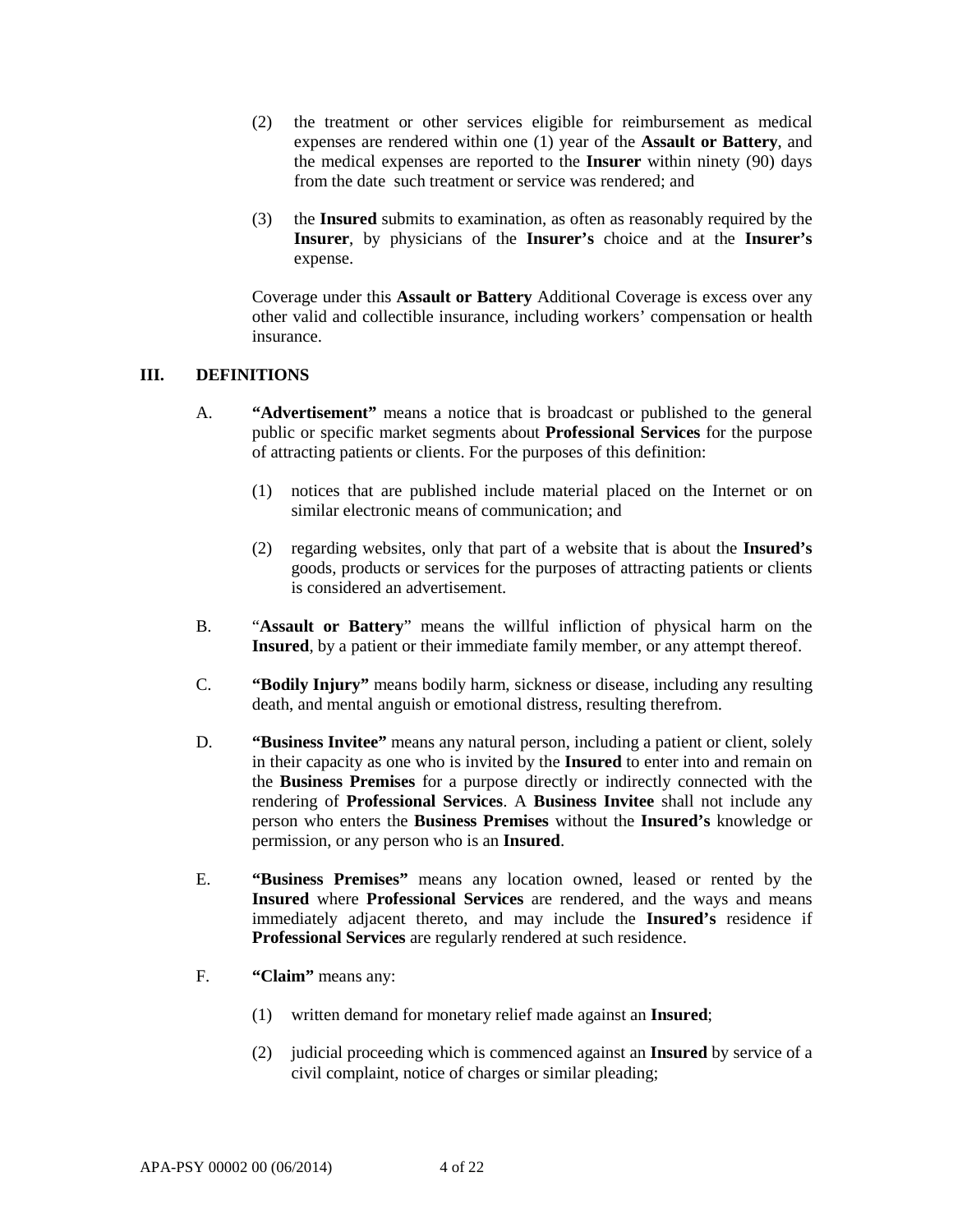- (3) arbitration proceeding commenced against an **Insured** by service of a demand for arbitration; or
- (4) administrative proceeding or formal investigation commenced by a **Regulator,** but solely as respects Insuring Agreement C.

Multiple demands, proceedings or investigations arising out of the same **Professional Incident**, **Privacy Wrongful Act** or **Occurrence** shall be deemed a single **Claim**, which shall be treated as a **Claim** first made during the **Policy Period** in which the first of such multiple demands, proceedings or investigations is made against any **Insured** or in which notice of circumstances relating thereto is first given in accordance with Section VI., paragraph D., whichever occurs first.

- G. **"Damages"** means:
	- (1) settlements or judgments;
	- (2) pre-judgment or post-judgment interest; and
	- (3) costs or fees awarded in favor of the claimant.

#### **Damages** do not include:

- (a) amounts for which the **Insureds** are not legally liable;
- (b) amounts which are without legal recourse to the **Insureds**;
- (c) taxes;
- (d) the return, restitution, refund or disgorgement of fees, profits or amounts charged, held or retained by the **Insured** in connection with the rendering of **Professional Services**;
- (e) fines or penalties, except:
	- (i) as provided for in Section V. D.; or
	- (ii) **HIPAA** fines and penalties, but solely under Insuring Agreement C. (1); or
- (f) amounts deemed uninsurable under applicable law.
- H. **"Defense Expenses"** means reasonable and necessary fees, costs, charges or expenses resulting from the investigation, defense or appeal of a **Claim** or a **Proceeding**.

**Defense Expenses** do not include:

(a) amounts incurred prior to the date a **Claim** is first made, or a **Proceeding** is first brought, and reported to the **Insurer**; or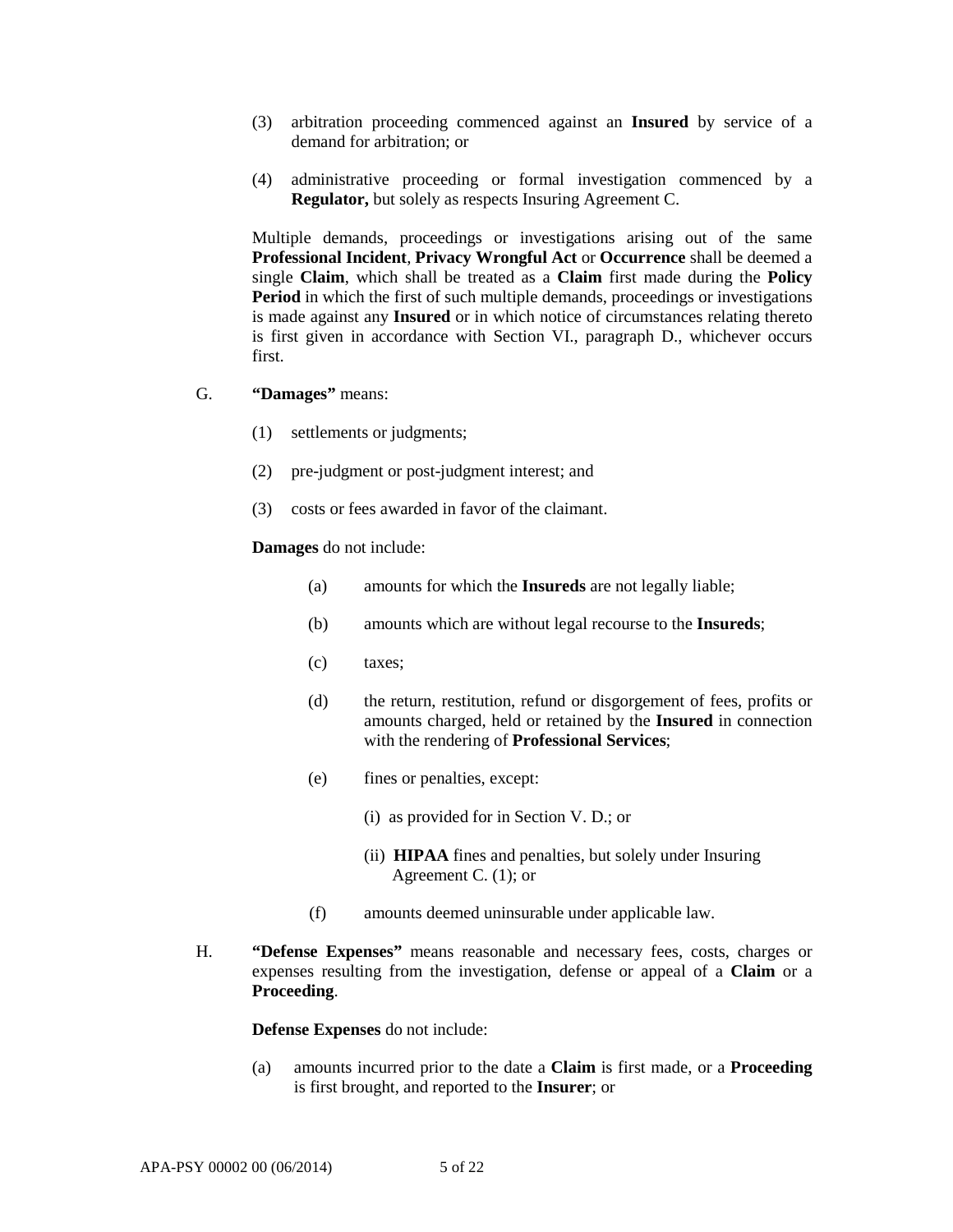- (b) compensation or benefits of any natural person **Insured** or any overhead expenses of any **Insured** organization.
- I. **"Fire Damage"** means **Property Damage** to the tangible property of a third party other than the **Insured**, caused by a fire to premises the **Insured** rents or leases from others or to premises temporarily occupied by the **Insured** with the permission of the owner, solely for the purpose of rendering **Professional Services**. Such premises shall not include the **Insured's** residence. **Fire Damage** includes any water damage caused by such fire. The fire must not be caused intentionally by the **Insured**.

With respect to **Fire Damage**, **Property Damage** shall not include damage to any personal property owned by the **Insured**, or any other personal property of any person that is within the **Insured's** care, custody or control.

- J. **"HIPAA"** means the Health Insurance Portability and Accountability Act of 1996 (Public Law 104-191), as amended, and any regulations promulgated thereunder.
- K. **"Insured(s)"** means:
	- (1) the individual, partnership, or corporation designated as the **Named Insured** in Item 1 (a) of the Declarations and the individual(s) designated as Additional **Named lnsureds** in Item 1 (b) of the Declarations;
	- (2) any present or former employee, partner, executive officer, director or stockholder of the **Named Insured** designated in Item 1 (a) of the Declarations, but only while acting in his or her capacity as such;
	- (3) any individual, partnership or corporation designated in Item 2 of the Declarations, but only as to matters for which a **Named Insured** may be liable;
	- (4) the lawful spouse or domestic partner (whether such status is derived by reason of statutory law, common law or otherwise) of a **Named Insured**  arising solely out of his or her status as the spouse or domestic partner of a **Named Insured**; provided, however, that coverage shall not be afforded for any actual or alleged **Professional Incident**, **Privacy Wrongful Act** or **Occurrence** by or on the part of the spouse or domestic partner, unless such person is a **Named Insured**; and
	- (5) the estates, heirs or legal representatives of any incompetent, insolvent, bankrupt or deceased person who was an **Insured** at the time the **Professional Incident**, **Privacy Wrongful Act** or **Occurrence** upon which such **Claim** is based were committed; provided, however, that coverage shall not be afforded for any actual or alleged **Professional Incident**, **Privacy Wrongful Act** or **Occurrence** by or on the part of any such estates, heirs or legal representatives.
- L. **"Insurer"** means the Insurer specified in the Declarations.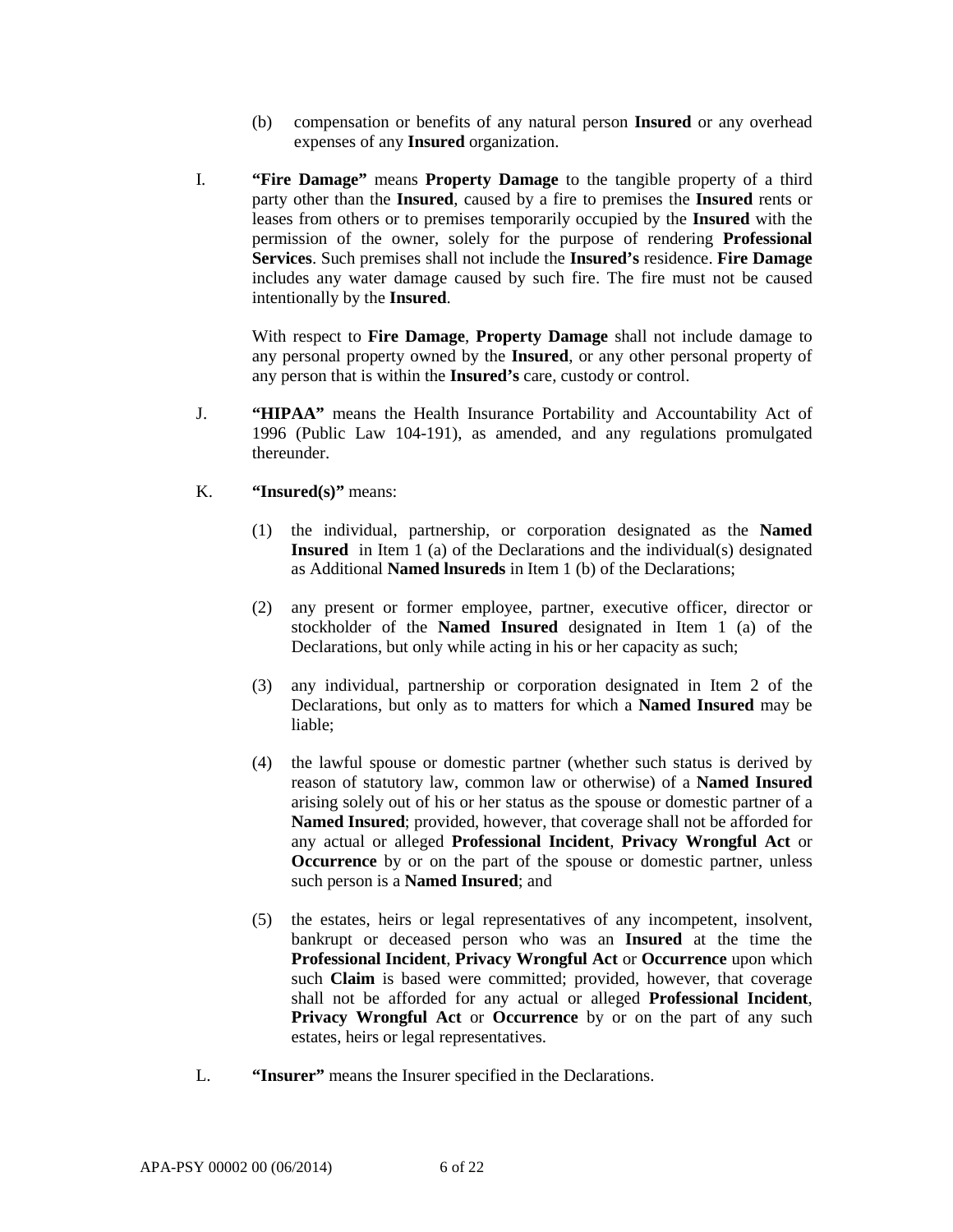- M. **"Medical Payments"** means reasonable payments for:
	- (1) first aid administered at the time of an accident;
	- (2) necessary medical, surgical, x-ray and dental services, including prosthetic devices; and
	- (3) necessary ambulance, hospital, professional medical and nursing and funeral services,

provided that such treatment and services are rendered within one year of the **Occurrence** that caused the **Bodily Injury**.

- N. **"Mental Health Counselor"** means an individual who is licensed or certified, as applicable by the appropriate State Licensing Board or other governmental regulatory body, to engage in **Professional Services** as a mental health counselor, social worker, pastoral counselor, hypnotist, psychoanalyst, psychotherapist, life coach, or marriage and family counselor, as defined by state laws and regulations, or any individual practicing other mental health disciplines, as approved by the **Insurer.**
- O. **"Named Insured"** means the natural person(s) or organization(s) named in Item 1 (a) or 1 (b) of the Declarations.
- P. **"Occurrence"** means:
	- (1) as respects **Bodily Injury** or **Property Damage**, an accident, including continuous or repeated exposure to substantially the same general harmful conditions. All such exposure to substantially the same general harmful conditions will be deemed to arise out of the same **Occurrence**; or
	- (2) as respects **Personal Injury or Advertising Injury**, an offense arising out of the **Insured's** business that causes **Personal Injury or Advertising Injury**. All **Damages** that arise from the same, related or repeated injurious material or act will be deemed to arise out of the same **Occurrence**, regardless of the frequency or repetition thereof, the number and kind of media used and the number of claimants.

**"Occurrence"** does not include the rendering of **Professional Services** or a **Privacy Wrongful Act**.

- Q. **"Personal or Advertising Injury**" means injury, including consequential **Bodily Injury**, suffered by a person other than a patient or client of the **Insured**, arising out of one or more allegations of the following offenses:
	- (1) false arrest, detention or imprisonment;
	- (2) malicious prosecution;
	- (3) the wrongful eviction from, wrongful entry into, or invasion of the right of private occupancy of a room, dwelling or premises that a person occupies,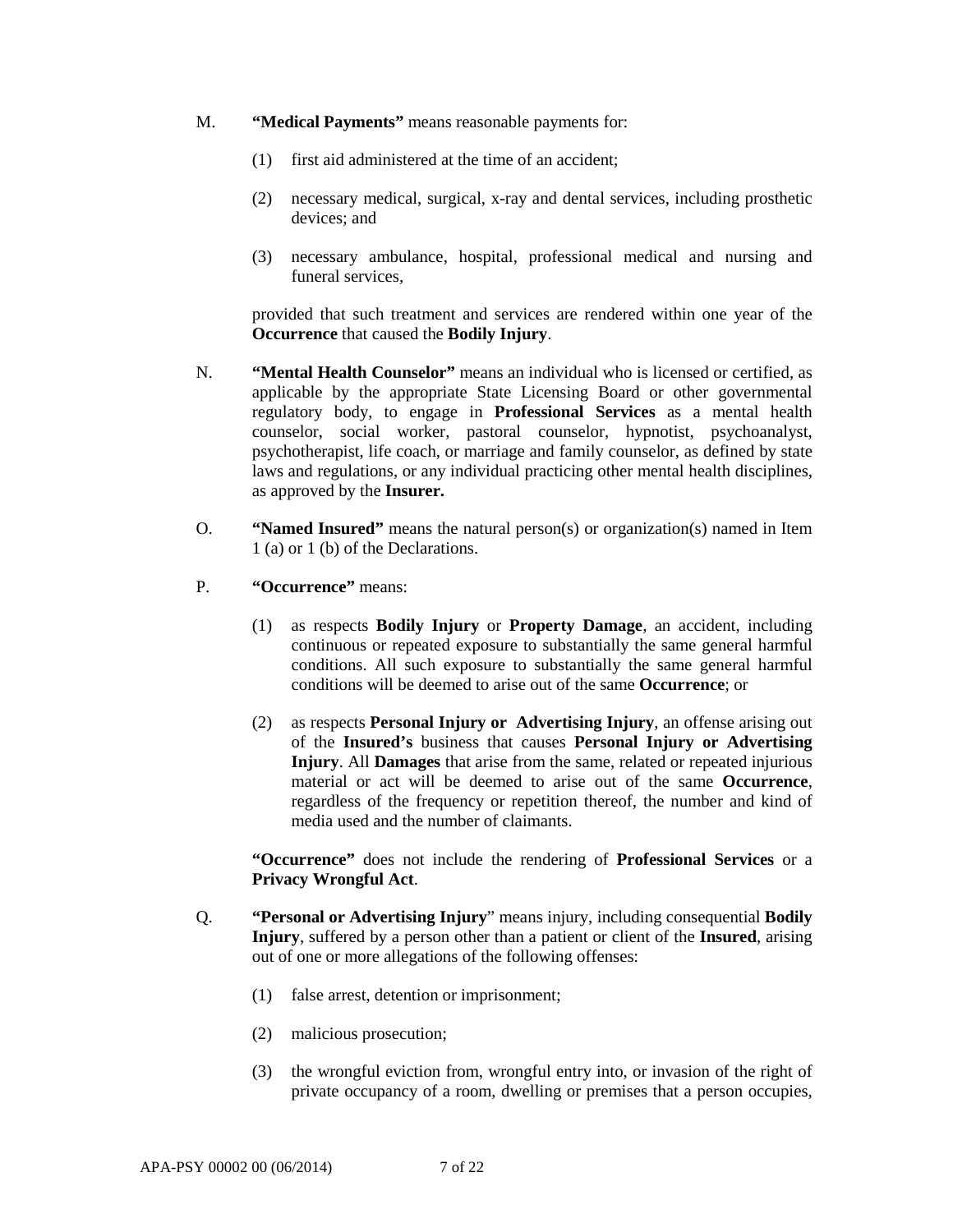committed by or on behalf of its owner, landlord or lessor;

- (4) oral or written publication, in any manner, of material that slanders or libels a person or organization or disparages a person's or organization's goods, products or services;
- (5) oral or written publication, in any manner, of material that violates a person's right of privacy;
- (6) the use of another's advertising idea in any **Advertisement**; or
- (7) infringing upon another's copyright, trade dress or slogan in any **Advertisement**.

#### R. **"Personally Identifiable Information**" means:

- (1) information from which an individual may be uniquely and reliably identified, including, but not limited to an individual's name, address, telephone number, email address, in combination with their social security number, account relationships, account numbers, passwords, PIN numbers, credit card numbers or biometric information; or
- (2) personal information as defined in any U.S. federal or state privacy protection law governing the control and use of an individual's personal and confidential information, including any regulations promulgated thereunder, or any similar or related laws or regulations of any foreign jurisdiction, including but not limited to:
	- (a) "nonpublic personal information" as defined by Title V of the Gramm-Leach-Bliley Act of 1999, as amended, and any regulations promulgated thereto;
	- (b) "protected health information" as defined by **HIPAA**.
- S. **"Policy Period"** means the period commencing on the inception date shown in Item 3 of the Declarations. This period ends on the earlier of either the expiration date shown in Item 3 of the Declarations or the effective date of cancellation of this Policy.
- T. **"Pollutant"** means any solid, liquid, gaseous or thermal irritant or contaminant, including smoke, vapor, soot, fumes, acids, alkalis, chemicals and waste.
- U. **"Privacy Wrongful Act"** means any actual or alleged act, error, or omission committed by any **Insured**, solely in connection with the rendering of **Professional Services**, which results in:
	- (1) the misappropriation or disclosure of **Personally Identifiable Information**;
	- (2) a breach or violation of U.S. federal or state law or regulations associated with the control and use of **Personally Identifiable Information**;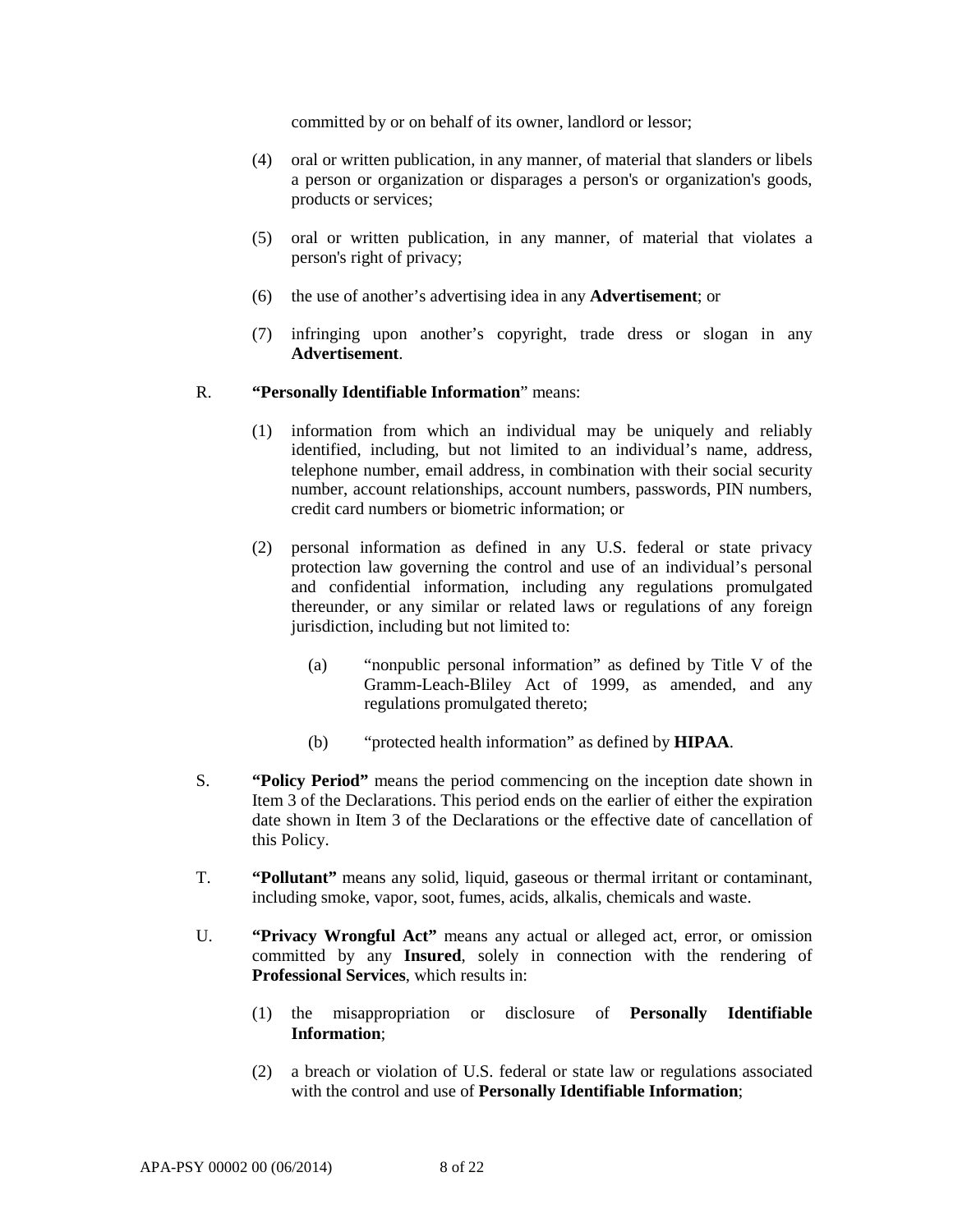**Privacy Wrongful Act** shall not include any breach or violation of any U.S. federal or state law if such breach or violation is not the result of the actual or potential unauthorized disclosure of, or access to **Personally Identifiable Information**.

All such acts, errors or omissions, as referenced in this definition, that are actually or allegedly caused, committed, or attempted by or claimed against one or more **Insureds** arising out of the same or relating to the same or series of related facts, circumstances, situations, transactions or events shall be deemed to be the same **Privacy Wrongful Act**. **Privacy Wrongful Act** does not include an **Occurrence** or **Professional Incident**.

- V. **"Proceeding"** means any:
	- (1) hearing or disciplinary action before any regulatory body, licensing board, agency or other organization responsible for monitoring, licensing or regulating the **Insured's** conduct as respects the rendering of **Professional Services**, but only if such hearing or action is attributable to a **Professional Incident**;
	- (2) civil proceeding in which the **Insured** is not a defendant but has been ordered to offer deposition testimony regarding **Professional Services**; or
	- (3) civil proceeding in which the **Insured** is not a defendant but has received a subpoena for document or record production.
- W. **"Professional Incident"** means any actual or alleged negligent act, error, or omission, solely in the performance of, or actual or alleged failure to perform, **Professional Services** as a **Psychologist.**

All such acts, errors or omissions, as referenced in this definition, that are actually or allegedly caused, committed, or attempted by or claimed against one or more **Insureds** arising out of the same or relating to the same or series of related facts, circumstances, situations, transactions or events shall be deemed to be the same **Professional Incident**. A **Professional Incident** does not include an **Occurrence** or a **Privacy Wrongful Act**.

- X. **"Professional Services"** means all mental health related services rendered by the **Insured** or by any person or organization for whom the **Named Insured** is legally responsible, including but not limited to the following:
	- (1) services as a member of a formal accreditation, credentialing or standards review or similar professional board or committee;
	- (2) the publication of articles or books, and broadcasting or telecasting activities directly relating to **Professional Services**;
	- (3) formal clinical teaching activities/clinical trials.
- Y. **"Property Damage"** means physical injury to or destruction of tangible property, including loss of use of it, or loss of use of tangible property which has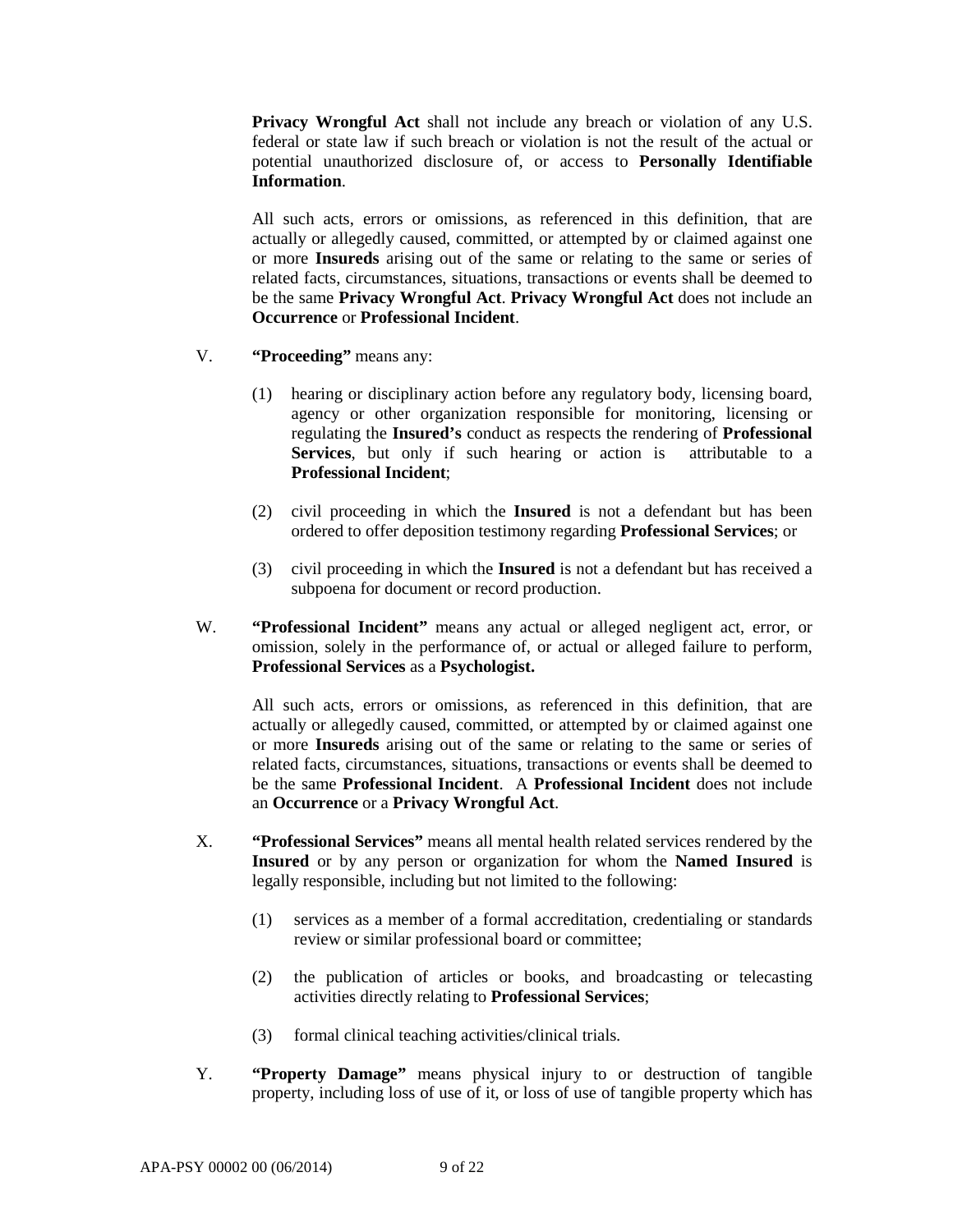not been physically injured or destroyed.

- Z. "**Psychologist**" means an individual with a master's degree or doctorate in psychology by an accredited college or university, and who is licensed or certified, as applicable, by the appropriate State Licensing Board or other governmental regulatory body, to engage in the practice of psychology, as defined by state laws and regulations. Where used throughout the Policy, the term **Psychologist** shall be deemed to include a **Mental Health Counselor**.
- AA. **"Regulator"** means any federal, state or local governmental authority, including but not limited to any regulatory body, licensing board, agency or other organization responsible for monitoring, overseeing or licensing the rendering of **Professional Services**.
- BB. **"Retroactive Date"** means the date set forth in Item 6 of the Declarations.
- CC. **"Sexual Misconduct"** means any type of actual, alleged, attempted, or proposed physical touching or caressing, or suggestion thereof by the **Insured** or any person for whom the **Insured** may be legally responsible, with or to any of the **Insured's** past or present patients or clients, or with or to any relative or any person who regularly resides with any such patient or client, or with or to any person with whom such patient or client or relative has an affectionate personal relationship, which could be considered sexual in nature and/or inappropriate to any **Professional Services** being rendered.

### **IV. EXCLUSIONS**

- A. This Policy shall not cover any **Defense Expenses** or **Damages** in connection with any **Claim** or **Proceeding**:
	- (1) alleging, arising out of, based upon or attributable to an **Insured's** dishonest, fraudulent, criminal, or malicious act, error, or omission, or that of any person for whose acts the **Insured** is legally responsible;

in determining the applicability of Exclusion A., the facts pertaining to, the knowledge possessed by, or any **Professional Incident**, **Occurrence** or **Privacy Wrongful Act** committed by, any **Insured** shall not be imputed to any other **Insured**;

- (2) alleging, arising out of, based upon or attributable to any actual or alleged discrimination, harassment, retaliation, wrongful discharge, termination, or any other employment-related or employment practices claim including but not limited to any wage-hour claim, or any claim of discrimination or harassment by any party who is not an employee of the **Insured**;
- (3) for any act, error or omission of a managerial or administrative nature; provided, however, that `this Exclusion shall not apply to any **Claim** or **Proceeding** arising from the rendering of **Professional Services** as set forth in Definition X.;
- (4) alleging, arising out of, based upon or attributable to the **Insured's**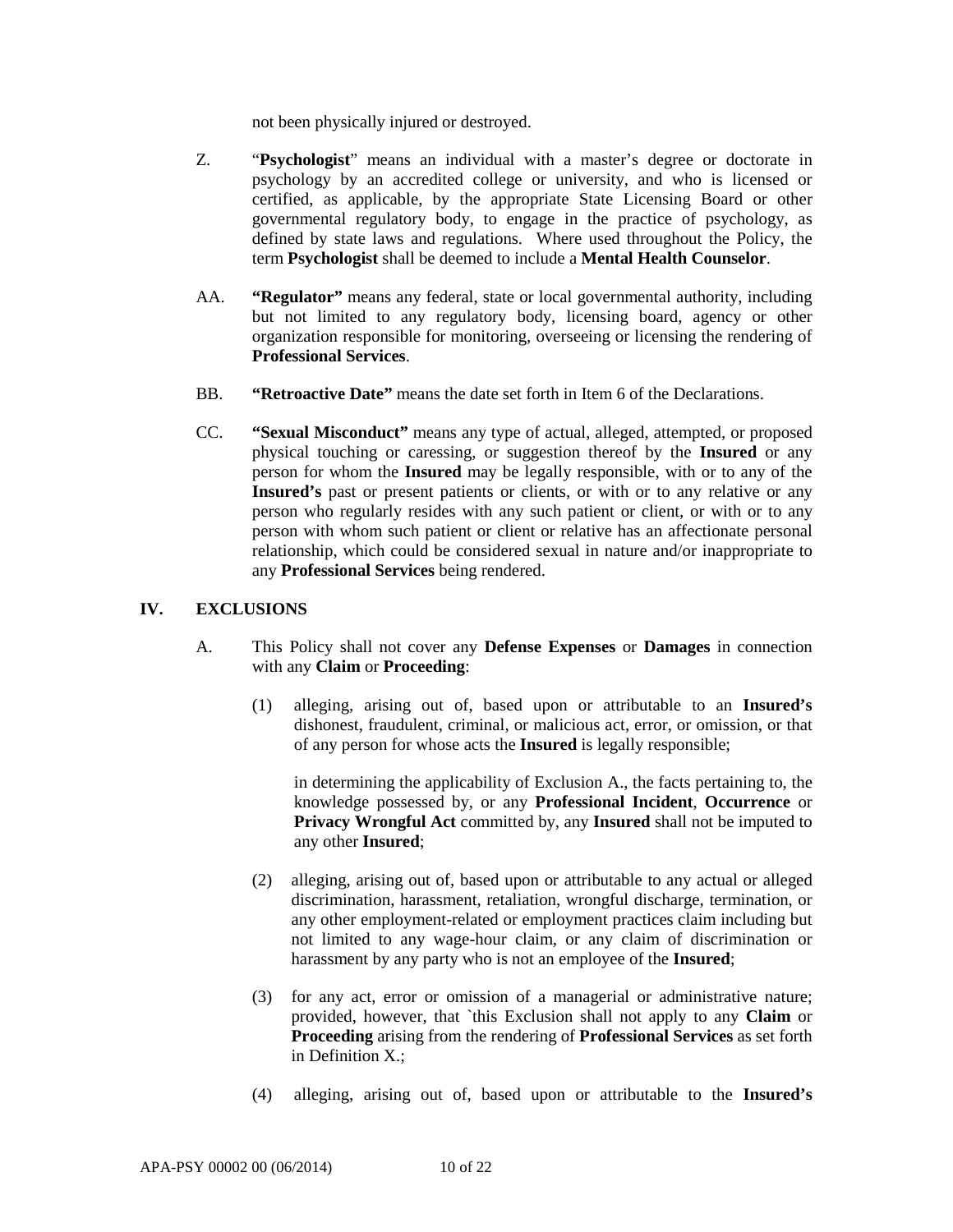ownership or operation of a hospital or other similar facility, or any other facility which provides bed and board or in-patient care, or a laboratory;

- (5) brought by, or on behalf of, any **Insured**, or for injury or damage sustained by any spouse or person who regularly resides in the home of any **Insured**;
- (6) for **Bodily Injury** or **Property Damage** arising out of the ownership, maintenance, use, operation or entrustment to others of any automobile, watercraft, aircraft or motor vehicle, or the loading or unloading thereof;
- (7) for **Bodily Injury** or damage to the **Insured's** employee or any independent contractor or employee of any independent contractor working for such **Insured**, arising out of the course of his or her work for such **Insured**, or to the spouse or relative of such employee or independent contractor as a consequence of injury or damage to the employee or independent contractor;
- (8) alleging, arising out of, based upon or attributable to any obligation pursuant to any workers' compensation, disability benefits, unemployment compensation, unemployment insurance, retirement benefits, social security benefits or similar law;
- (9) arising out of any intentional act of plagiarism, infringement or violation of any copyright, patent, trademark or service mark or the misappropriation of intellectual property, ideas or trade secrets;
- (10) alleging, arising out of, based upon or attributable to **Property Damage** to property the **Insured** owns, rents, occupies, borrows or uses, or is in the **Insured's** care, or to premises the **Insured** has sold, given away, or abandoned; provided, however, that this Exclusion shall not apply to a **Claim** under Insuring Agreement B. (3) or Additional Coverage G.;
- (11) alleging, arising out of, based upon or attributable to any business relationship between the **Insured** and any past or present patient or client;
- (12) alleging, arising out of, based upon or attributable to any **Professional Incident** committed with the knowledge that it was a **Professional Incident**, or which, before the effective date of this Policy, the **Insured** was aware of and could reasonably have foreseen might result in a **Claim**  or a **Proceeding**;
- (13) alleging, arising out of, based upon or attributable to any **Professional Service** that is not allowable since the **Insured's** professional license or registration to practice is suspended, revoked, terminated, surrendered or is not in effect;
- (14) alleging, arising out of, based upon or attributable to any **Professional Incident** committed while the **Insured** was under the influence of a drug or intoxicant;
- (15) caused directly or indirectly by war or any act of war, invasion, act of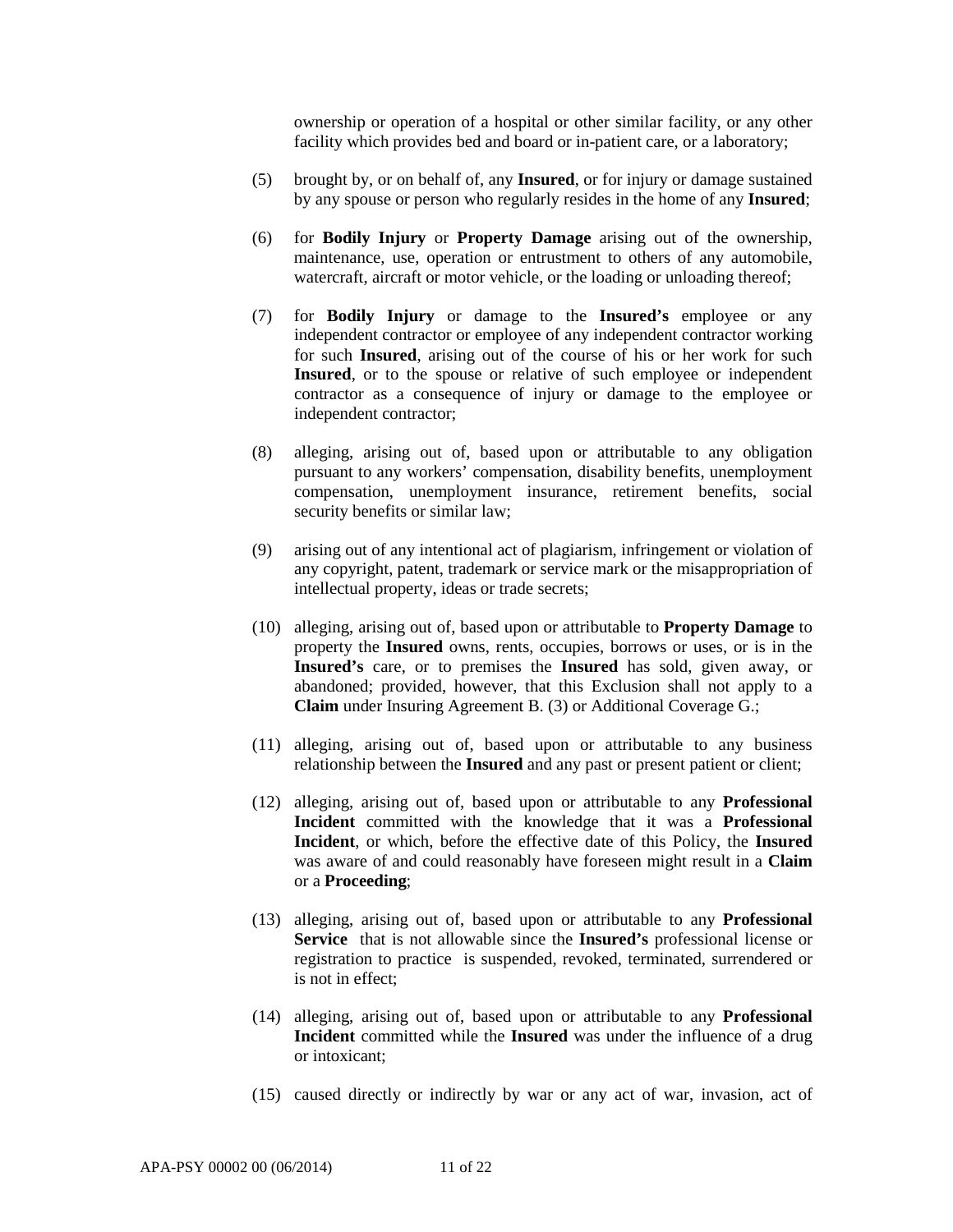foreign enemy, hostilities (whether or not war is declared), strike, riot or civil commotion, civil war, rebellion, revolution, insurrection, military or usurped power or terrorism;

- (16) alleging, arising out of, based upon or attributable to, or in any way related to fungi, including mold or mildew, any mycotoxins, toxins, allergens, spores, scents, vapors, gases or by-products released by fungi, regardless of whether such fungi is:
	- (a) airborne;
	- (b) contained in a product; or
	- (c) contained in or a part of any building, structure, building material or any component of any part of any of the foregoing;
- (17) alleging, arising out of, based upon or attributable to the actual, alleged or threatened discharge, dispersal, release or escape of **Pollutants**; or any liability or obligation to test, monitor, clean up, remove, contain, treat, detoxify or neutralize **Pollutants**, whether or not any of the foregoing are to be performed by or on behalf of the **Insured**;
- (18) alleging, arising out of, based upon or attributable to the design, manufacture, use, distribution, promotion, or sale of any medication, device or equipment, or protocols;
- (19) alleging, arising out of, based upon or attributable to medical treatment, including the providing of drugs unless such treatment is provided under the written direction of a physician; provided, however, this Exclusion shall not apply to the use of biofeedback equipment customarily used in the **Insured'**s practice as a **Psychologist**;
- (20) alleging, arising out of, based upon or attributable to **Professional Services** as a mediator, including but not limited to the provision of Divorce Mediation Services, whether or not for a fee; provided, however, this Exclusion shall not apply to the provision of Divorce Mediation Services, if:
	- (a) prior to providing such services, a written statement to all parties is provided explaining that the **Insured** is a neutral and unbiased intermediary whom shall not act as an advocate for any one party;
	- (b) The **Insured** in fact, act exclusively as a neutral and unbiased intermediary between the parties; and
	- (c) the **Insured**, in connection with such Divorce Mediation Services, advises all parties, in writing at the time any settlement or other such agreement is presented to the parties, to have such agreement reviewed independently by counsel of their choice prior to their execution of the agreement: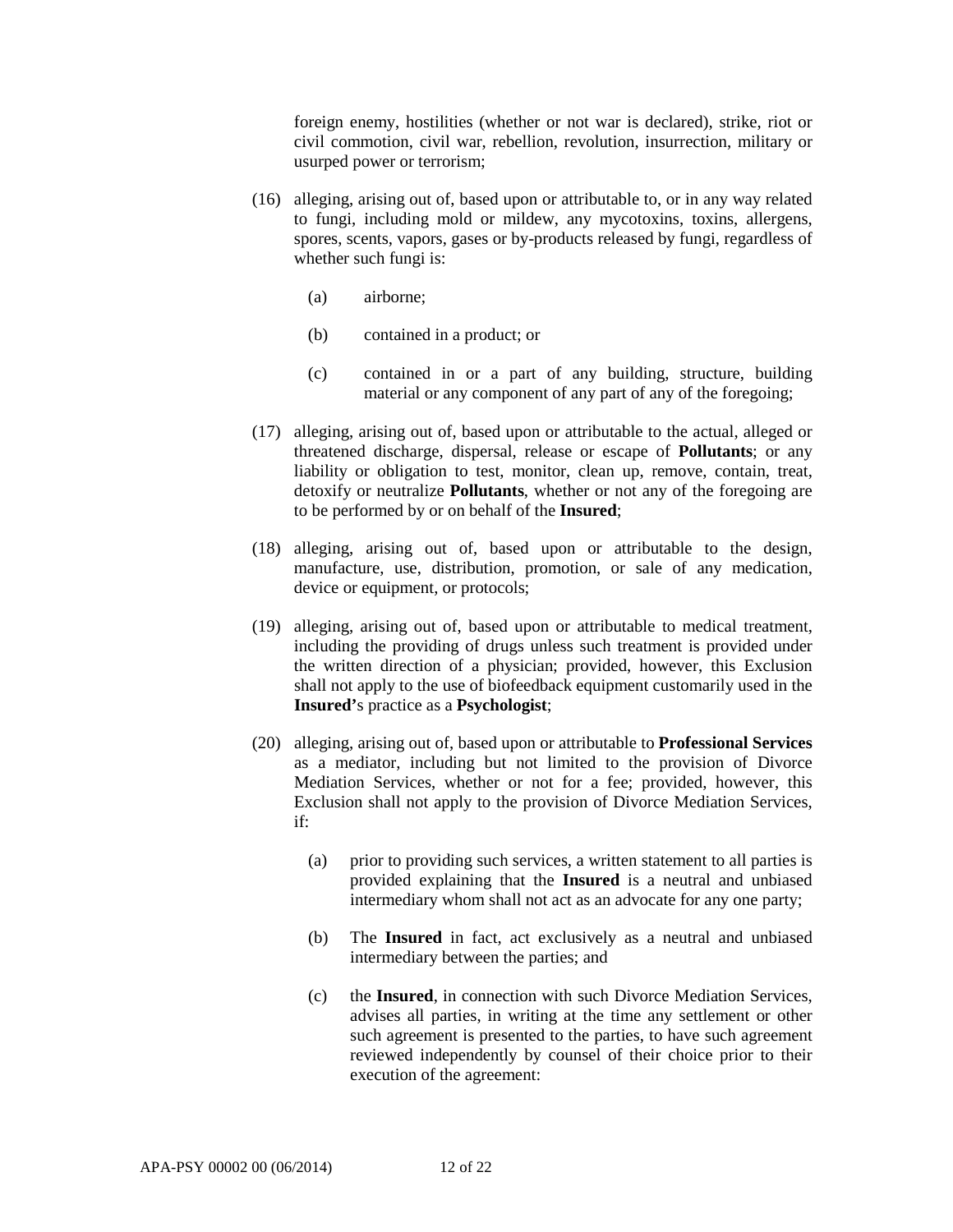- (21) alleging, arising out of, based upon or attributable to:
	- (a) any actual or alleged Medicare/Medicaid fraud or abuse or any other actual or alleged fraud against the government; or
	- (b) any improper or excessive billing for the cost of the **Insured's** goods or services.
- B. This Policy shall not cover any **Defense Expenses** or **Damages** in connection with any **Claim** or **Proceeding** or any notification costs from a **Privacy Wrongful Act** based upon, arising out of, directly or indirectly resulting from, in consequence of, or in any way involving, any of the following:
	- (1) unsolicited electronic dissemination of faxes, e-mails, text messages or similar communications to an actual or prospective patient or **Business Invitee** of the **Insured** or to any other third party, including but not limited to any violation of the Telephone Consumer Protection Act, any federal or state anti-spam statute, or any other federal or state statute, law or regulation relating to a person's or entity's right of seclusion;
	- (2) failure, interruption or reduction in supply of utility service or infrastructure, including, without limitation, electrical, gas, water, telephone, Internet, cable, satellite, or telecommunications;
	- (3) any wireless network that is not protected by either Wi-Fi Protected Access ("WPA") or any other security protocol that provides equal or greater protection than WPA;
	- (4) the use of a laptop computer, portable computer or other portable electronic device which does not employ whole disc encryption;
	- (5) back -up tapes, optical media, or any other form of portable back-up media which are not encrypted; or
	- (6) expiration or withdrawal of technical support by a software vendor.

## **V. LIMITS OF LIABILITY**

#### A. **Maximum Limits of Liability - Insuring Agreements**

- (1) The Limits of Liability for the Insuring Agreements as set forth in this Section V. A. are part of, and not in addition to, the Aggregate Limit of Liability shown in Item 4 (c) of the Declarations.
- (2) As respects Insuring Agreement A., the amount set forth in Item 4 (a) of the Declarations ("Per-Claim - Insuring Agreement A.") is the most the **Insurer** will be liable to pay for **Damages** for any **Claim** under this Insuring Agreement. **Defense Expenses** are not part of, and are in addition to, the amount shown in Item 4 (a) of the Declarations.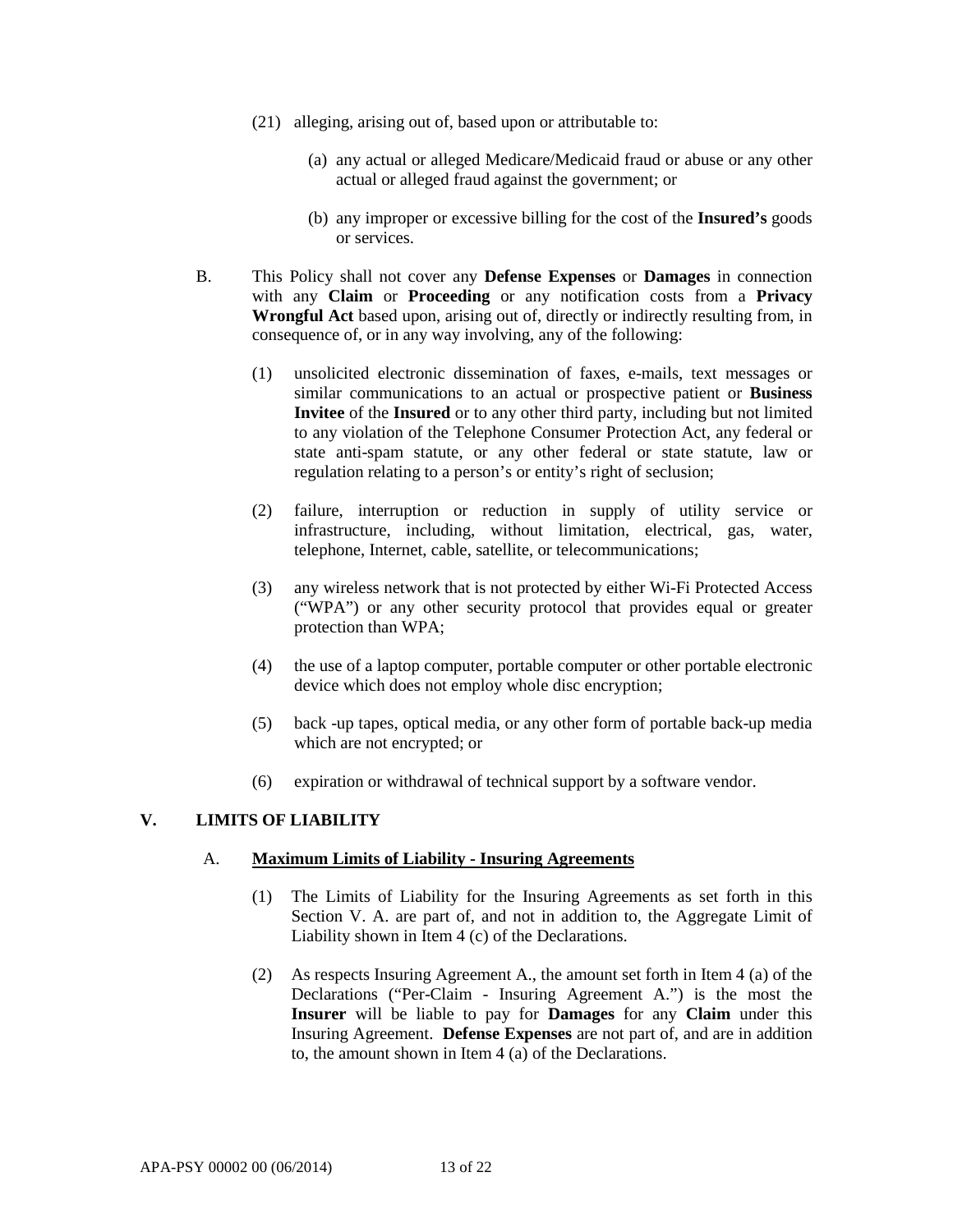- (3) As respects Insuring Agreements B. (1) and B. (2), the amount set forth in Item 4 (b) of the Declarations ("Per-Claim - Insuring Agreements B. (1) and B. (2)") is the most the **Insurer** will be liable to pay for **Damages** for any **Claim** under these Insuring Agreements. **Defense Expenses** are not part of, and are in addition to, the amount shown in Item 4 (b) of the Declarations.
- (4) As respects Insuring Agreement B. (3), \$150,000 is the most the **Insurer**  will be liable to pay for **Damages** for all **Claims** for **Fire Damage** under this Insuring Agreement, regardless of the number of such **Claims**.
- (5) As respects Insuring Agreement C., \$25,000 is the most the **Insurer** will be liable to pay for: (a) **Damages** and **Defense Expenses** for all **Claims** under this Insuring Agreement, regardless of the number of such **Claims**; and (b) all notification costs arising from a **Privacy Wrongful Act** under paragraph (2) of this Insuring Agreement, regardless of the number of such **Privacy Wrongful Acts**. Such **Defense Expenses** are part of, and not in addition to, the Aggregate Limit of Liability set forth in Item 4 (c) of the Declarations.
- (6) If the **Insurer** has named an additional **Named Insured** in Item 1(b) of the Declarations, the applicable Limits of Liability will apply separately to each such additional **Named Insured**, but only with respect to the coverage provided under Insuring Agreement A.

### B. **Aggregate Limit of Liability**

The amount set forth in Item 4 (c) of the Declarations ("Aggregate") is the maximum total amount the **Insurer** will be liable to pay for:

- (a) **Damages** for all **Claims** under Insuring Agreements A. and B.; and
- (b) **Damages** and **Defense Expenses** for all **Claims** and notification costs under Insuring Agreement C.,

regardless of the number of **Claims** under all Insuring Agreements, including **Claims** involving, or at any time involving, any allegation of **Sexual Misconduct**.

### C. **Maximum Limit of Liability - Sexual Misconduct**

\$25,000 is the most the **Insurer** will be liable to pay for all **Claims** against the **Insured** involving any **Sexual Misconduct** by the **Insured** or by any person for whom the **Insured** may be legally responsible. If any **Sexual Misconduct** is alleged at any stage during a **Claim**, all allegations in that **Claim** which arise out of the same or related professional treatment or relationship will be subject to that \$25,000 maximum. If the **Insurer** has paid this \$25,000 maximum, it will no longer have any duty to defend any **Claim** involving any **Sexual Misconduct**. This \$25,000 maximum is part of, and not in addition to, the Limits of Liability shown in Items 4 (a) and 4 (c) of the Declarations.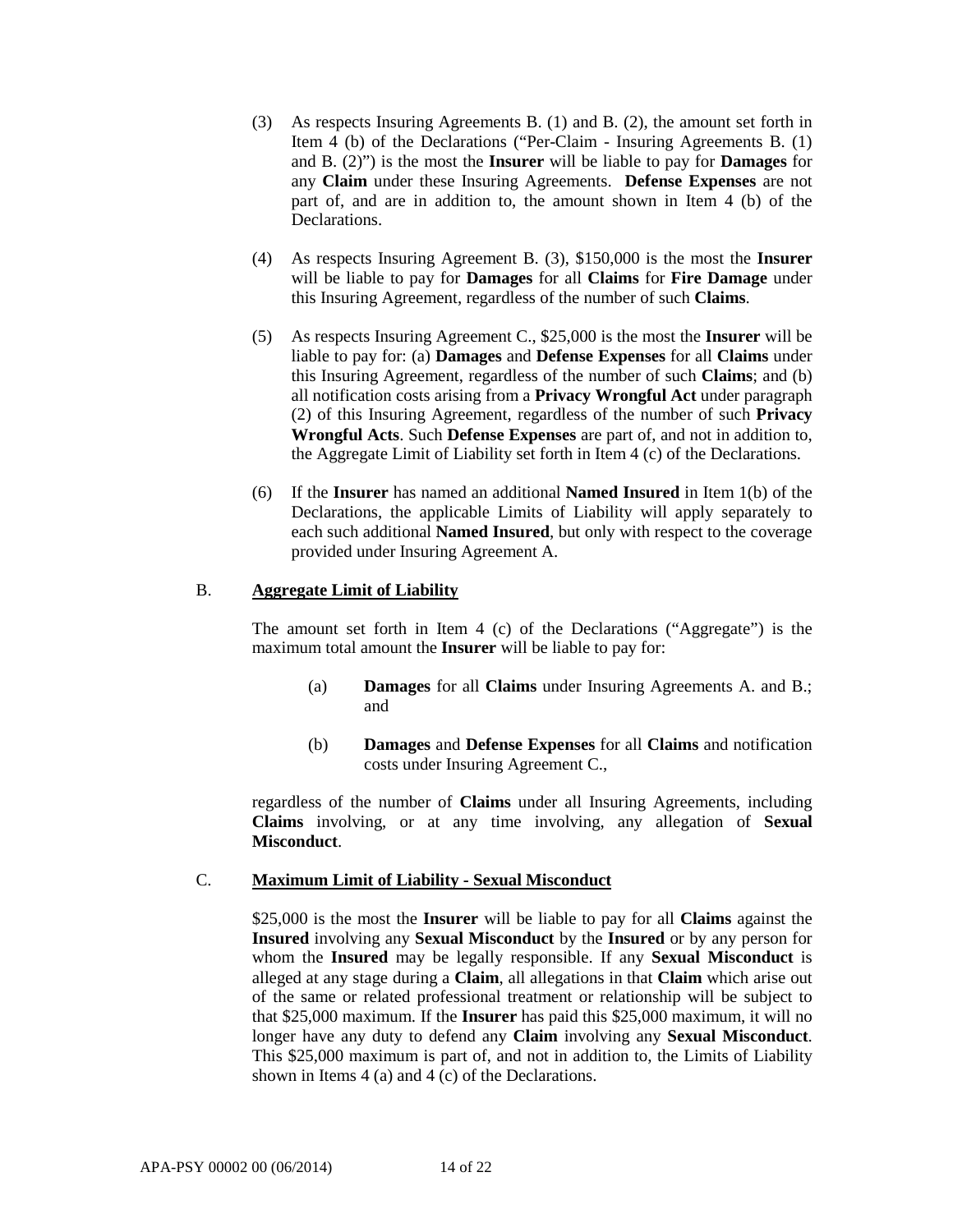#### D. **Maximum Limit of Liability - Punitive Damages**

\$25,000 is the most the **Insurer** will be liable to pay for punitive or exemplary damages, or the multiple portion of any multiplied damages award arising from a **Claim**, regardless of the number of such **Claims**. The **Insurer** will be liable for such damages only to the extent such damages are insurable under the applicable law. This \$25,000 maximum is part of, and not in addition to, the Limits of Liability shown in Items 4 (a) and 4 (c) of the Declarations.

### E. **Maximum Limits of Liability - Additional Coverages**

- (1) The Limits of Liability applicable to Section II., Additional Coverages, are in addition to, and not part of, the Limits of Liability applicable to Section I., Insuring Agreements.
- (2) As respects Additional Coverage D., the amount set forth in Item 4 (d) of the Declarations ("Per Proceeding") is the most the **Insurer** will be liable to pay for **Defense Expenses** incurred with respect to each **Proceeding**.
- (3) As respects Additional Coverage E., \$100,000 is the most the **Insurer** will be liable to pay for **Medical Payments** caused by an **Occurrence**, regardless of the number of such **Occurrences**.
- (4) \$15,000 is the most the **Insurer** will reimburse the **Insured** for the costs and expenses for medical supplies under Additional Coverage F., including one (1) hour of the **Insured's** lost earnings at \$100.00 per hour or the **Insured's** average hourly rate charged for **Professional Services**, whichever is less.
- (5) \$25,000 is the most the **Insurer** will reimburse the **Insured** for medical expenses as a result of **Bodily Injury** or **Property Damage** caused by an **Assault or Battery** under Additional Coverage G.
- (6) If the **Insurer** has named an additional **Named Insured** in Item 1 (b) of the Declarations, the Limits of Liability shown in the Declarations will apply separately to each such additional **Named Insured**, but only with respect to the coverage provided under Additional Coverage D.

### F. **Effect of Paying Limits of Liability**

- (1) If the **Insurer** fully pays the **Sexual Misconduct** Limit of Liability set forth in paragraph C. of this Section V., it will have no duty to pay any additional amount(s) in connection with any **Claim** involving, or that at any time involved, any allegation of **Sexual Misconduct**.
- (2) If the **Insurer** fully pays the **Fire Damage** Limit of Liability set forth in paragraph A. (4) of this Section V., it will have no duty to pay any additional amount(s) in connection with any **Claim** involving **Fire Damage**.
- (3) If the **Insurer** fully pays the **Privacy Wrongful Act** Limit of Liability set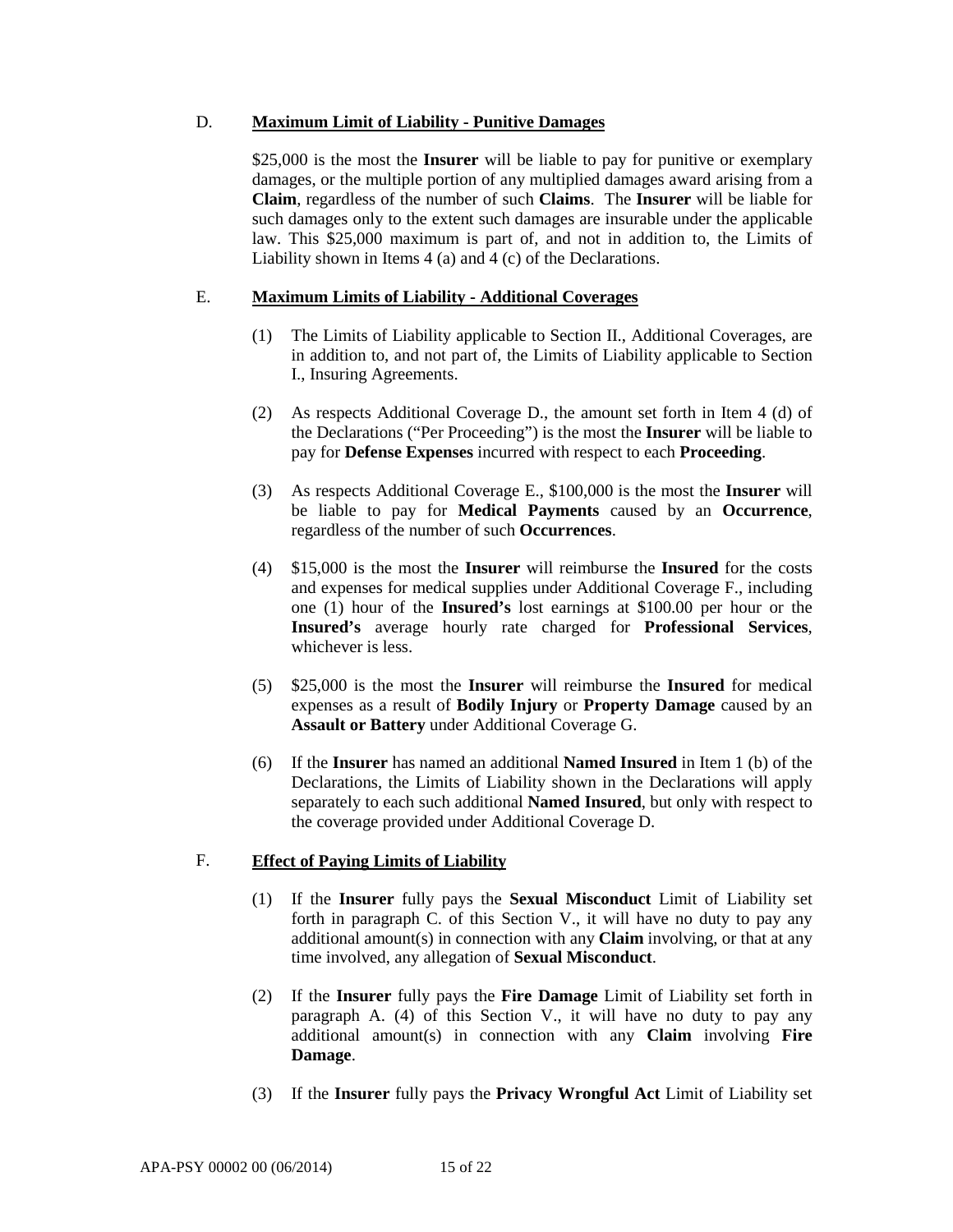forth in paragraph A. (5) of this Section V., it will have no duty to pay any additional amount(s) in connection with any **Claim** involving, or any notification costs arising from, a **Privacy Wrongful Act**.

- (4) If the **Insurer** fully pays the Limit of Liability applicable to a particular **Claim** under Insuring Agreements A., B. or C., it will have no duty to pay any additional amount(s) under Additional Coverages A., B. or C. in the event such Additional Coverage(s) would otherwise apply to such **Claim**.
- (5) If the **Insurer** fully pays the Aggregate Limit of Liability set forth in Item 4 (c) of the Declarations, it will have no duty to: (i) pay any additional amount(s) in connection with any **Claim**, whether or not the Limit of Liability applicable to such **Claim** has been exhausted; (ii) defend any **Claim**; (iii) pay any additional amount(s) under Insuring Agreement C. (2); or (iv) pay any additional amount(s) under Section II., Additional Coverage.

# **VI. NOTICE PROVISIONS**

- A. The **Insured** must give the **Insurer** or its authorized agent written notice of any:
	- (1) **Claim** as soon as practicable after it is first made; or
	- (2) **Proceeding** as soon as practicable after it is first brought,

but in no event more than sixty (60) days after the end of the **Policy Period**.

However, in the event the **Insured** has obtained an Extended Reporting Period endorsement pursuant to Section VIII., notice of a **Claim** may be provided during the Extended Reporting Period.

- B. The **Insured** must also, as soon as possible, record and notify the **Insurer** of the specifics of the **Claim** or **Proceeding** and the date the **Insured** first received notice of it.
- C. The **Insured** must provide the **Insurer** or its authorized agent with a copy of all demands or legal papers the **Insured** receives as respects a **Claim** or **Proceeding**.
- D. If, during the **Policy Period**, the **Insured** first becomes aware of a **Professional Incident**, **Occurrence** or **Privacy Wrongful Act** which the **Insured** believes may give rise to a **Claim**, in order for any resulting **Claim** to be covered, the **Insured** must give the **Insurer** or its authorized agent written notice during the **Policy Period** of such **Professional Incident**, **Occurrence** or **Privacy Wrongful Act**. Such notice must state when and where the **Professional Incident**, **Occurrence** or **Privacy Wrongful Act** took place, the names and addresses of any witnesses and/or injured people, and the nature and location of any injury or damage.
- E. Solely as respects "notification costs" coverage under Insuring Agreement C. (2), the **Insured** must give the **Insurer** or its authorized agent written notice of the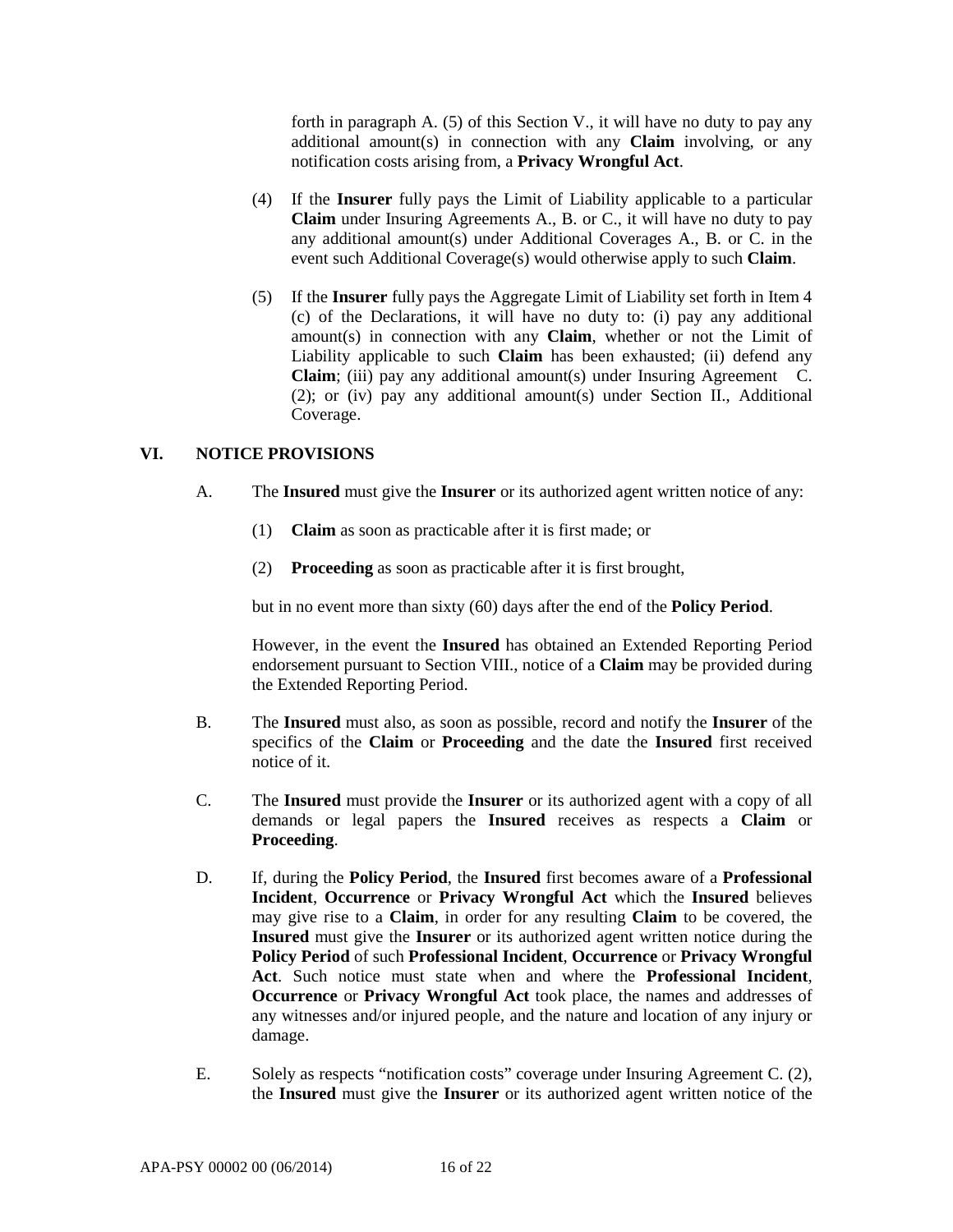**Privacy Wrongful Act** as soon as practicable and obtain the **Insurer's** prior written approval before incurring notification costs as respects such **Privacy Wrongful Act**.

F. Solely as respects **Medical Payments** coverage under Additional Coverage E., the **Insured** must give the **Insurer** or its authorized agent written notice of the **Occurrence** as soon as practicable after it takes place, but in no event more than sixty (60) days after the end of the **Policy Period**. In addition, such **Medical Payments** must be reported to the **Insurer** within ninety (90) days from the date such medical treatment or service was rendered to the injured **Business Invitee**.

### **VII. DEFENSE OF CLAIM AND SETTLEMENT**

Except as respects a **Claim** under Insuring Agreement C., the **Insurer** has the right and duty to defend, at the **Insurer's** expense and using counsel selected by the **Insurer**, any **Claim** against the **Insured** covered under this Policy, even if the **Claim** is groundless or fraudulent. The **Insurer** also has the right to investigate any **Claim** and, with the **Insured's** written consent, to settle any **Claim** if the **Insurer** believes that settlement is proper. If the **Insured** withholds consent to a settlement recommended by the **Insurer**  and acceptable to the claimant, the issue shall be submitted to binding arbitration pursuant to Section XVII.

Solely as respects a **Claim** under Insuring Agreement C., the **Insured** has the duty to defend, using counsel selected by the **Insured** and approved in advance by the **Insurer**, any **Claim** against the **Insured** covered under such Insuring Agreement.

The **Insureds** agree to give the **Insurer** full cooperation and provide such information as the **Insurer** may reasonably require relating to the defense and settlement of any **Claim** and the prosecution of any counterclaim, cross-claim or third-party claim, including without limitation the assertion of any indemnification or contribution rights.

The **Insurer** does not assume any duty to defend any **Proceeding**. However, the **Insurer** shall have the right, but not the duty, to fully and effectively associate with the **Insured** in the control, investigation, defense and settlement of any **Proceeding**.

The **Insured** shall not admit or assume any liability, incur any **Defense Expenses**, offer to settle any matter, enter into any settlement agreement or stipulate to any judgment without the **Insurer's** prior written consent, such consent not to be unreasonably withheld. Any amounts incurred by the **Insured** or any settlements or judgments agreed to by the **Insured** without such consent shall not be covered by this Policy.

### **VIII. EXTENDED REPORTING PERIOD**

- A. If the **Insured** or the **Insurer** cancels or non-renews this Policy, the **Insured** has the right to buy an Extended Reporting Period endorsement. However, the **Insured** will not have this right if the **Insurer** cancels for non-payment of premium.
- B. The Extended Reporting Period endorsement will apply only to otherwise covered **Claims** for **Professional Incidents**, **Privacy Wrongful Acts** or **Occurrences** first taking place on or after the **Retroactive Date**, but before the end of the **Policy Period**. This endorsement will apply to **Claims** that are first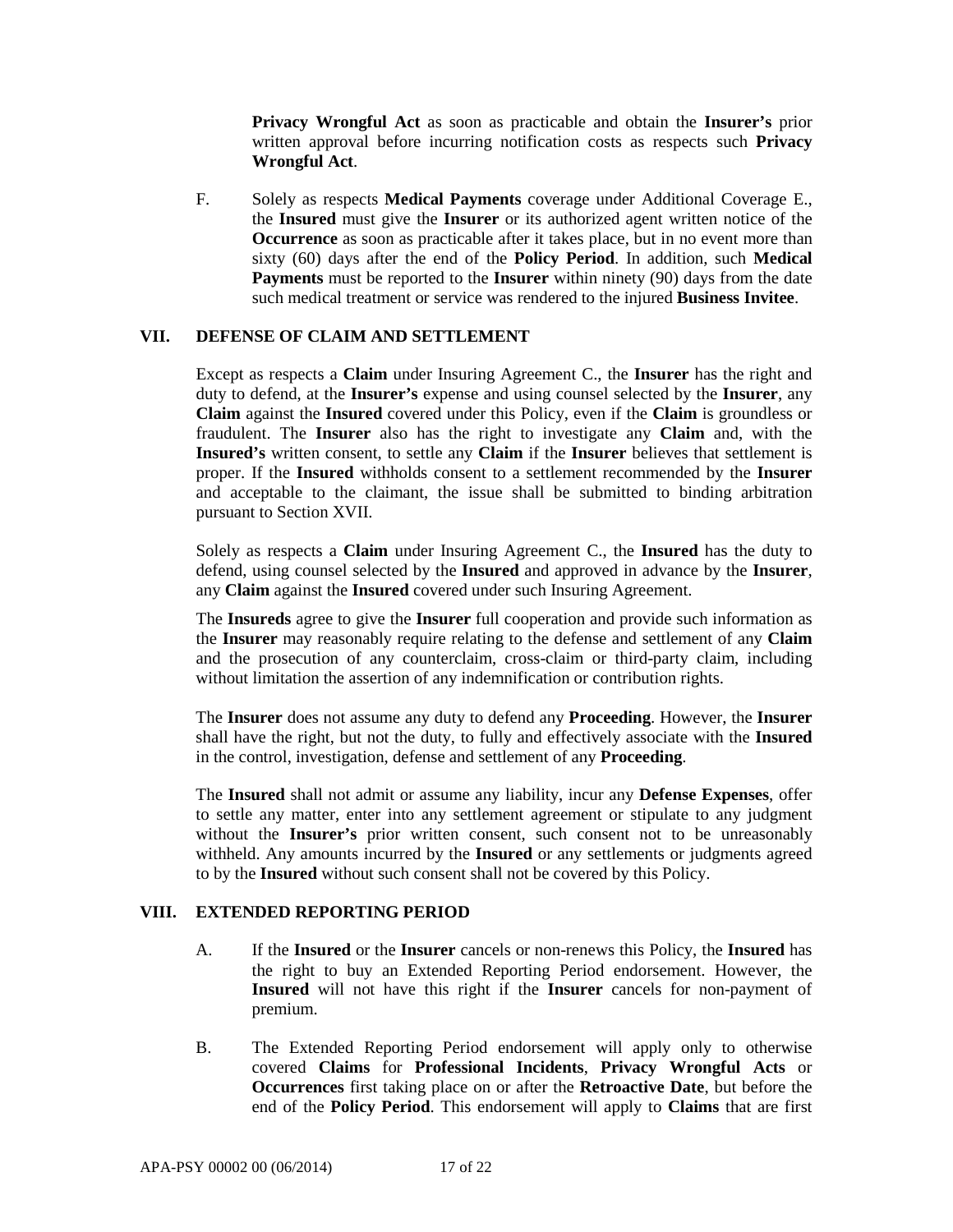made against the **Insured** after the **Policy Period** and during the Extended Reporting Period, and that are reported in writing to the **Insurer** or its authorized agent as soon as practicable after they are made, but in no event later than ninety (90) days after the **Insured** first becomes aware of a **Claim** against the **Insured**. Any such **Claims** will be deemed to have been first made during the **Policy Period** and will be subject to the same applicable Limits of Liability set forth in Item 4 of the Declarations. This Extended Reporting Period endorsement shall not increase or amend the applicable Limits of Liability.

- C. To obtain the Extended Reporting Period endorsement the **Insured** must request it from the **Insurer** in writing within ninety (90) days after the **Policy Period** ends and pay the **Insurer** the premium when due. If the **Insured** does so, neither the **Insured** nor the **Insurer** may cancel the Extended Reporting Period endorsement. The premium will be the amount shown in Item 7 of the Declarations and shall be deemed fully earned at the inception of the Extended Reporting Period endorsement.
- D. The **Insurer** will not charge an **Insured** a premium for the Extended Reporting Period endorsement if such **Insured**:
	- (1) dies or becomes permanently disabled, so that such **Insured** cannot continue to practice; or
	- (2) permanently retires, is at least 55 years old, and has been insured by the **Insurer** or an affiliate thereof for 5 consecutive years.
- E. Paragraph D. above shall apply only in the event that the **Insured** or a legal representative thereof:
	- (1) requests such endorsement from the **Insurer** in writing within ninety (90)days after the **Policy Period** ends;
	- (2) provides the **Insurer** with reasonable proof of death, permanent disability or permanent retirement, as applicable; and
	- (3) provides the **Insurer** with written confirmation that: (i) as respects an **Insured** described in D. (2) above, during the 5 years prior to the end of the **Policy Period**, there has not been a **Claim** against such **Insured** for **Sexual Misconduct**, nor has the **Insured** engaged in any **Sexual Misconduct**  which may result in such a **Claim**.
- F. If an **Insured** permanently retires, but does not meet any of the other requirements set forth in paragraph D. above, such **Insured** will be required to pay the premium amount shown in Item 7 of the Declarations.
- G. If the **Insurer** does not receive the **Insured's** written request and payment as required in this Section VIII., the **Insured** will have no right to purchase an Extended Reporting Period endorsement at any later date.

## **IX. OTHER INSURANCE**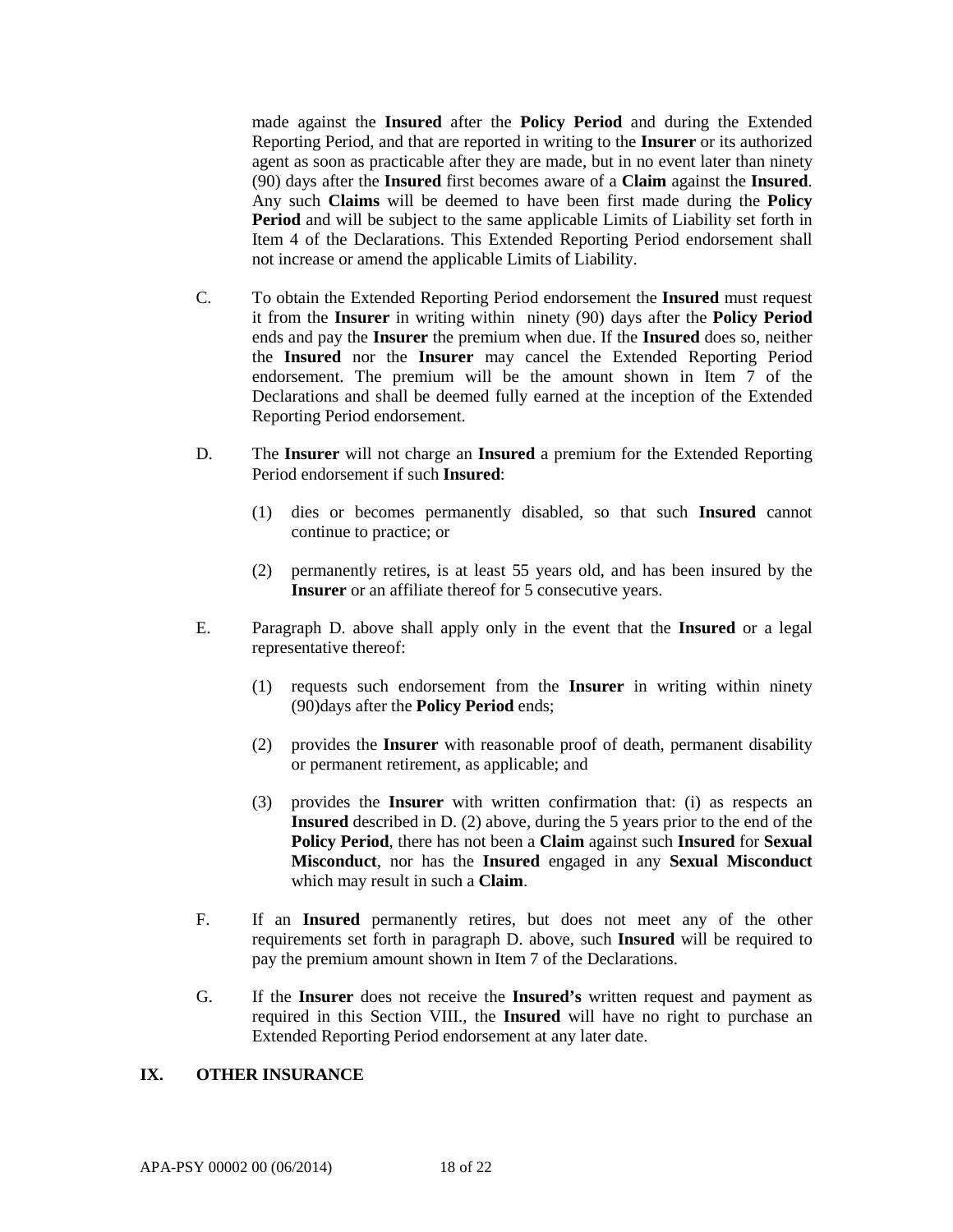The insurance provided by this Policy shall apply only as excess over any other valid and collectible insurance, self-insurance plan or self-funded vehicle whether such other insurance, plan or vehicle is stated to be primary, contributory, excess, contingent or otherwise, unless such other insurance, plan or vehicle is written specifically as excess insurance over the applicable Limits of Liability provided by this Policy. Except as respects the coverage provided under Insuring Agreement C., this Policy shall specifically be excess of any other valid and collectible insurance pursuant to which any other insurer has a duty to defend a **Claim** for which this Policy may be obligated to pay **Damages** or **Defense Expenses**. This Policy shall not be subject to the terms and conditions of any other insurance policy.

Two or more policies of Psychologists' Professional and Business Liability Insurance may have been issued by the **Insurer** or an affiliate thereof to persons or organizations other than the **Insured**. These policies may also provide coverage for a **Claim** or **Proceeding** involving the same or continuous, repeated, or related **Professional Incidents**, **Privacy Wrongful Acts** or **Occurrences** for which the **Insured** and persons or organizations covered in those other policies are jointly and severally liable. In such an event, and subject to the Limits of Liability set forth in the Declarations and Section V., the **Insurer** shall not be liable under this Policy for a greater proportion of the total loss from that **Claim** or **Proceeding** than this Policy's applicable Limits of Liability bears to the total applicable Limits of Liability under all such policies. In addition, the total amount payable under the applicable Limits of Liability under all such policies in connection with that **Claim** or **Proceeding** will not exceed the highest single per **Claim** or **Proceeding** Limit of Liability under any of such policies.

# **X. REPRESENTATIONS**

By accepting this Policy, the **Insured** agrees that the particulars and statements in the application submitted in connection with the underwriting of this Policy are true and that they are the **Insured's** agreements and representations.

The **Insured** acknowledges that this Policy is issued in reliance upon the truth of those particulars and statements, which are deemed to be incorporated into and constitute a part of this Policy and which are the basis for this Policy.

## **XI. CANCELLATION**

The first **Named Insured** may cancel this Policy by surrendering it to the **Insurer** or to any of its authorized agents, or by mailing the **Insurer** written notice stating when thereafter the cancellation will be effective. The **Insurer** may cancel this Policy by mailing to the first **Named Insured** at the address shown in Item 1 (a) of the Declarations written notice stating when, not less than ninety (90) days thereafter, such cancellation will be effective. However, if the first **Named Insured** has not paid a premium when due, the **Insurer** may cancel this Policy by mailing to the first **Named Insured** at the address shown in Item 1 (a) of the Declarations written notice stating when, not less than fifteen (15) days thereafter, such cancellation will be effective.

The mailing of the notice as stated above will be sufficient proof of notice. The time of surrender or the effective date of cancellation stated in the notice will become the end of the **Policy Period**. Delivery of written notice will be the equivalent of mailing.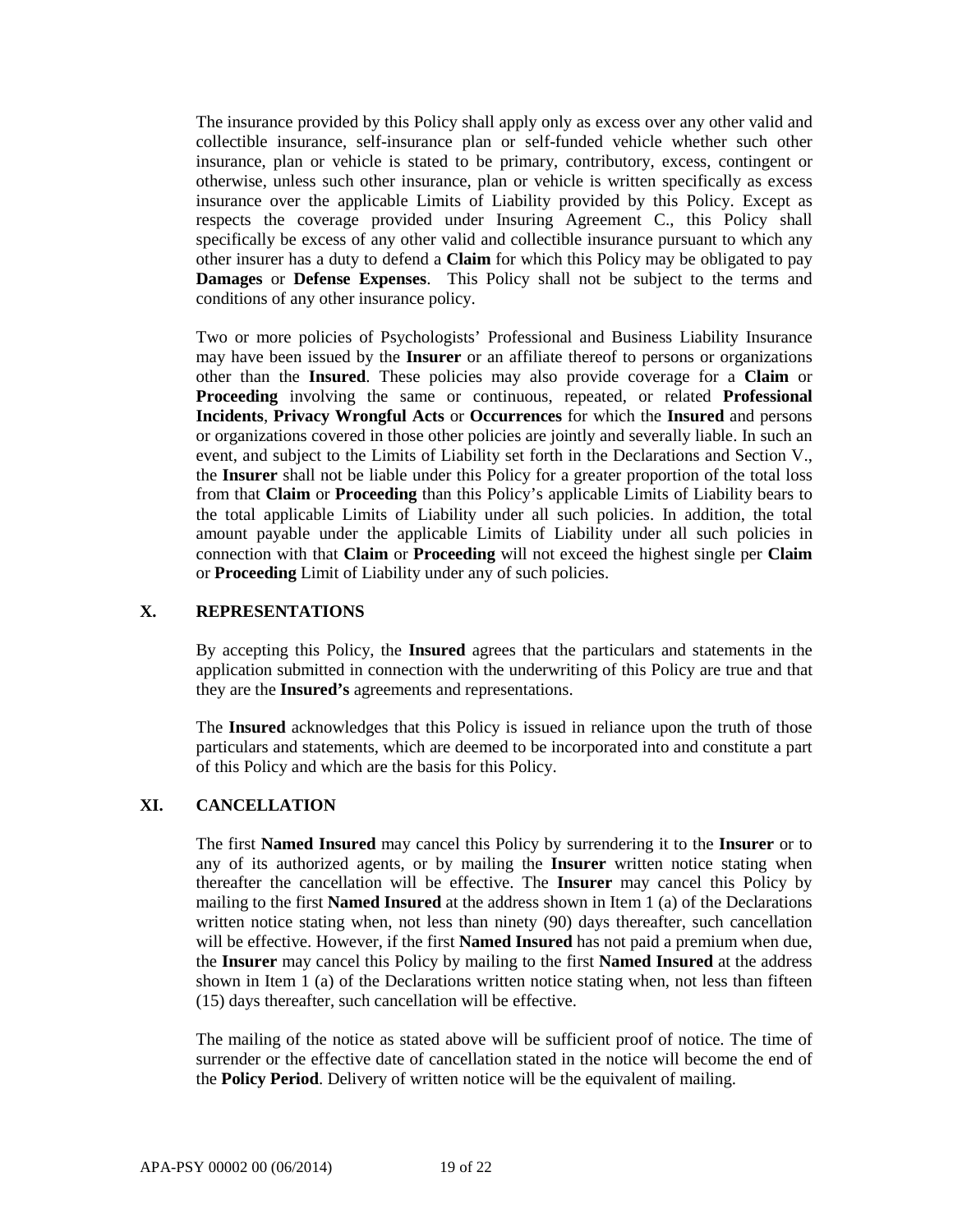If the first **Named Insured** cancels this Policy, the unearned premium will be computed in accordance with the customary short rate table and procedure. If the **Insurer** cancels, unearned premium will be computed pro-rata. Premium adjustment may be made either at the time cancellation is effected or as soon as practicable after cancellation becomes effective, but payment or tender of unearned premium is not a condition of cancellation.

# **XII. AUTHORIZATION AND NOTICES**

The **Insureds** agree that the first **Named Insured** named in Item 1 (a) of the Declarations shall act on behalf of all **Insureds** with respect to all matters pertaining to this Policy including: (1) giving notice of any **Claim** or circumstance which may result in a **Claim**; (2) giving notice and information regarding any Additional Coverages under Section II.; (3) giving and receiving of all correspondence and information; (4) giving and receiving notice of cancellation; (5) consenting, or withholding consent, to the settlement of a **Claim** recommended by the **Insurer**; (6) payment of premiums; (7) receiving of any return premiums; (8) receiving and accepting of any endorsements issued to form a part of this Policy; and (9) the exercising of any right to an Extended Reporting Period endorsement pursuant to Section VIII.

# **XIII. TERRITORY**

This Policy applies to **Professional Incidents**, **Privacy Wrongful Acts** or **Occurrences** taking place anywhere in the world, to the extent permitted by law. However, any **Claim**  or **Proceeding** arising from such **Professional Incidents**, **Privacy Wrongful Acts** or **Occurrences** must be made and brought in the United States of America, its territories and possessions, Puerto Rico or Canada.

### **XIV. ASSIGNMENT AND CHANGES TO THE POLICY**

This Policy and any and all rights hereunder are not assignable without the prior written consent of the **Insurer**.

If an **Insured** dies or is declared legally incompetent, such **Insured's** rights and duties will be transferred to such **Insured's** legal representative while acting within the scope of his or her duties as such. Until such **Insured's** legal representative is appointed, anyone having temporary custody of such **Insured's** property will be covered under Insuring Agreement B. (1).

This Policy contains all the agreements between the **Insured** and the **Insurer** or its authorized agents concerning this insurance.

Notice to any agent or knowledge possessed by any agent or person acting on the **Insurer's** behalf, will not result in a waiver or change in any part of this Policy or prevent the **Insurer** from asserting any right under the terms and conditions of this Policy. The terms and conditions of this Policy may only be waived or changed by written endorsement signed by the **Insurer**.

## **XV. BANKRUPTCY**

The bankruptcy or insolvency of the **Insured** or the **Insured's** estate does not relieve the **Insurer** of its obligations under the Policy.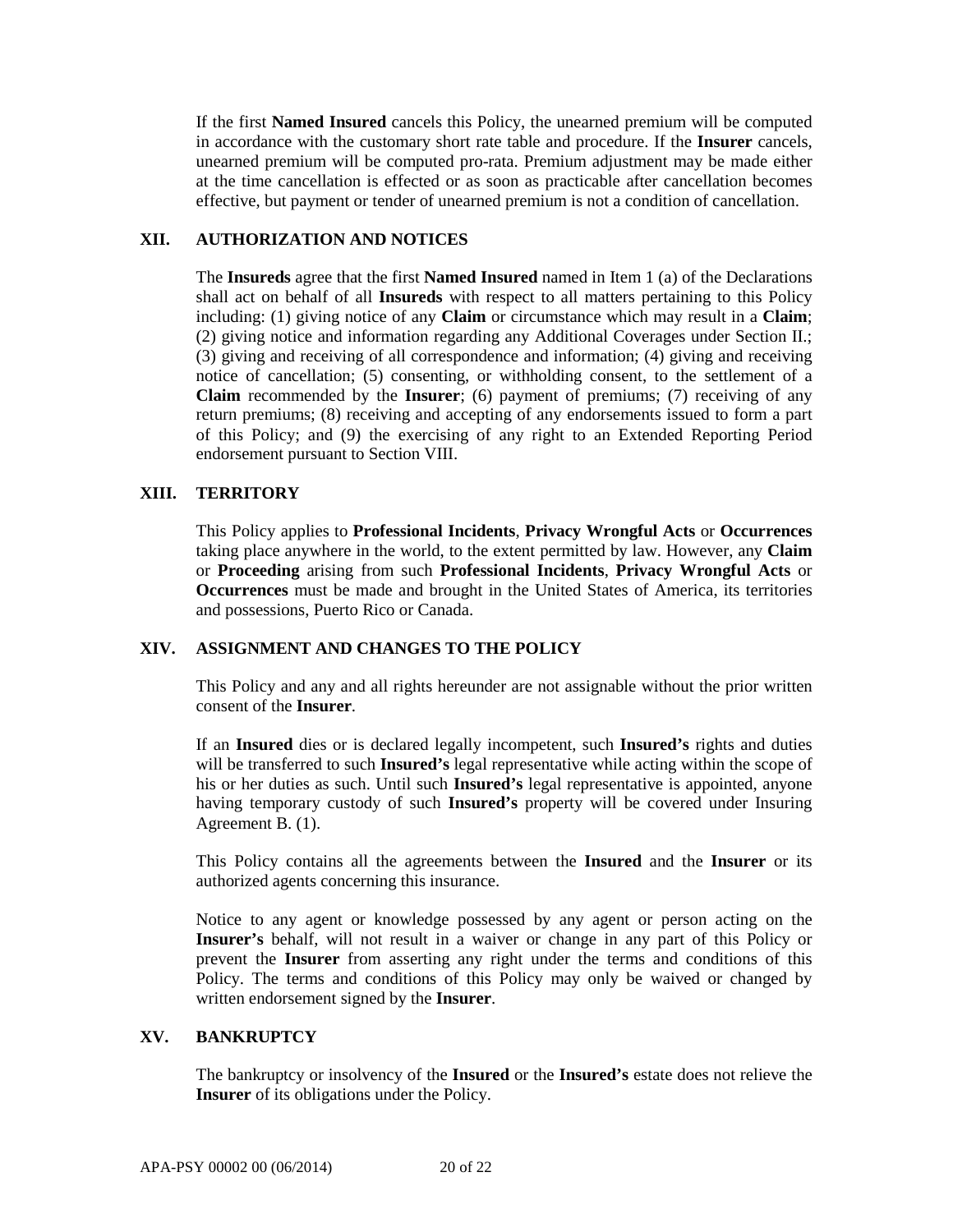#### **XVI. SUBROGATION**

In addition to any right of subrogation existing at law, in equity or otherwise, in the event of any payment by the **Insurer** under this Policy, the **Insurer** shall be subrogated to the extent of such payment to all of the **Insured(s)'** rights of recovery. The **Insured(s)** shall execute all papers required (including those documents necessary for the **Insurer** to bring suit or other form of proceeding in their name) and do everything that may be necessary to pursue and secure such rights. The **Insurer** shall not exercise its subrogation rights against any natural person **Insured**, unless Exclusion A. above applies to such I**nsured**.

### **XVII. ARBITRATION**

Solely in the event that the first **Named Insured** withholds consent to a settlement recommended by the **Insurer** and acceptable to the claimant, it is agreed by the **Insured** and the **Insurer** that this issue will be resolved by submitting it to binding arbitration.

The Arbitration Panel shall consist of three persons who must be either a:

- (i) practicing **Psychologist** who is an active member of his or her professional association; or
- (ii) lawyer with substantial experience in handling, settling or defending **Psychologist** professional liability claims or disputes.

The first **Named Insured** and the **Insurer** shall each have the right to designate one arbitrator, who together shall select an umpire.

The **Insurer** shall serve a demand for arbitration as soon as practicable, but no later than fifteen (15) days after the **Insurer's** receipt of notice that the first **Named Insured** declines to consent to a recommended settlement. Such demand for arbitration shall include the name of the arbitrator selected by the **Insurer**.

The first **Named Insured**, within fifteen (15) days of the receipt of such demand, shall select an arbitrator and notify the **Insurer** of the name of such second arbitrator. If first **Named Insured** fails or refuses to nominate the second arbitrator within fifteen (15) days following the receipt of such demand, the **Insurer** will, within an additional period of fifteen (15) days, apply to a court of applicable jurisdiction for the appointment of the second arbitrator and in such a case the arbitrator appointed by such court shall be deemed to have been nominated by the first **Named Insured**.

The two arbitrators, chosen as provided above, shall within twenty (20) calendar days after the appointment of the second arbitrator select an umpire. Upon the umpire's acceptance of this appointment, the Arbitration Panel for the controversy in question shall be deemed fixed.

The Arbitration Panel shall establish, by a notice in writing to the parties involved, a reasonable time and place for the hearing and may in said written notice or at the time of the commencement of said hearing, at the option of said Arbitration Panel, prescribe reasonable rules and regulations governing the course and conduct of said hearing.

It shall be a condition for the submission of the issue of a recommended settlement to